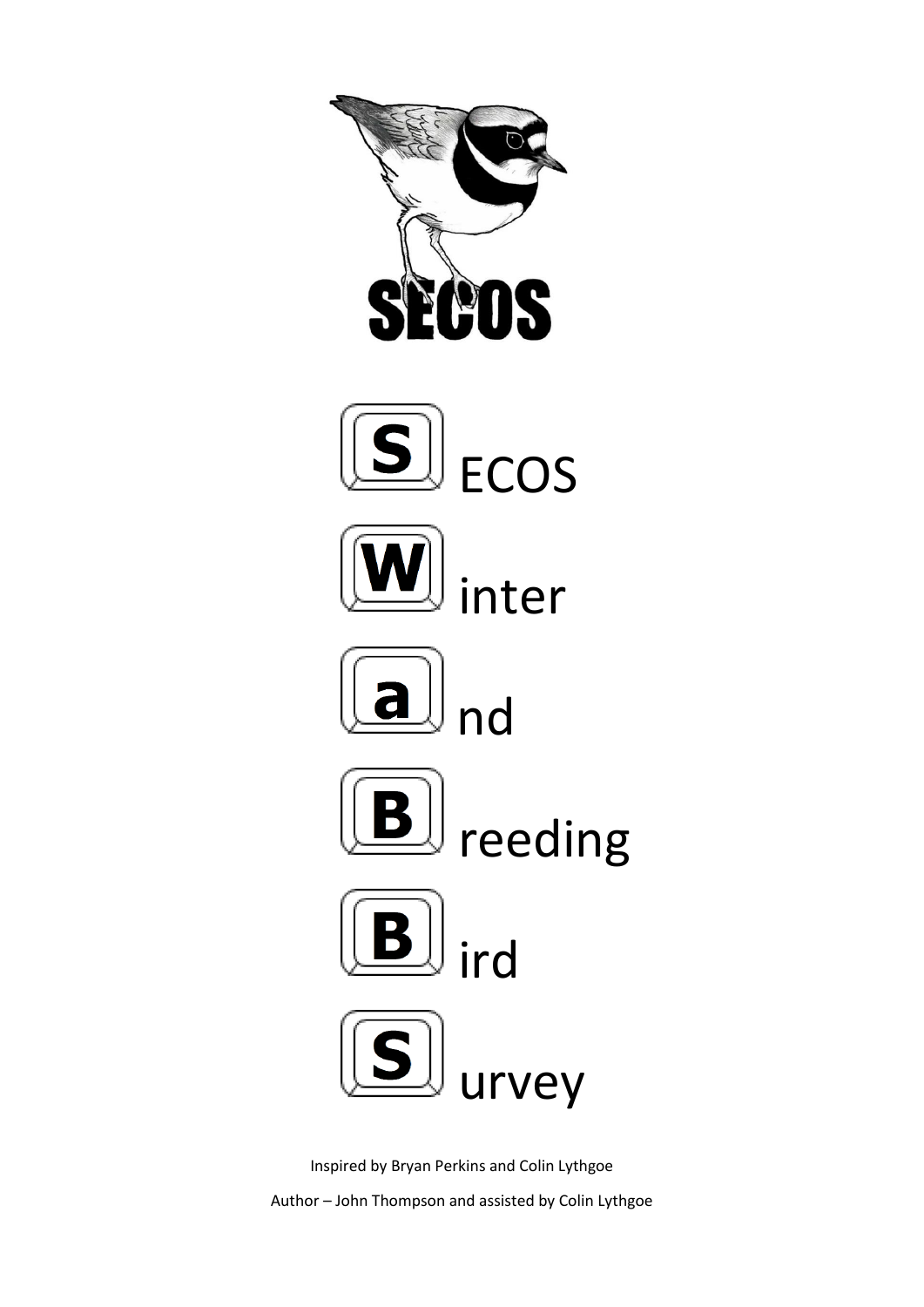# Contents

| Tables (in Systematic Order) summarising Breeding Status and Count20 |  |
|----------------------------------------------------------------------|--|
|                                                                      |  |
| Tables (in Systematic Order) summarising Breeding Status and Count24 |  |
|                                                                      |  |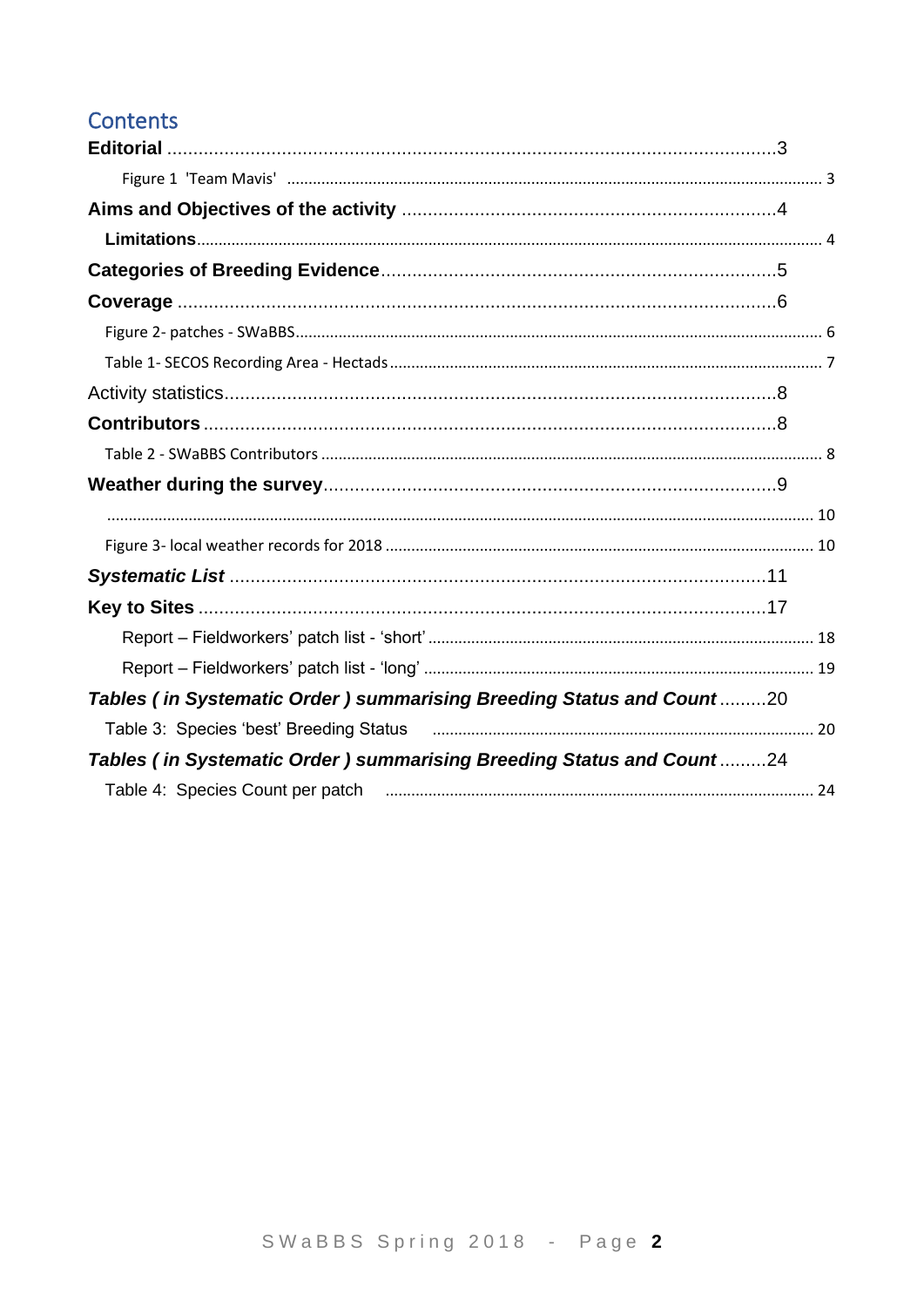# <span id="page-2-0"></span>**Editorial**

**Inspiration** - the activity that this report covers was inspired by two of SECOS's Life Members, Bryan Perkins and Colin Lythgoe:

- Bryan suggested in the Member's Survey that SECOS could do a survey
- Colin has given me a considerable amount of support and encouragement. He also 'foolishly' offered to assist me with co-ordinating the activity.

I would also like to take this opportunity to thank the other members of 'Team Mavis' for putting up with me since I joined SECOS. I am grateful for their patience and for sharing some of their birding knowledge with me.



*Figure 1 'Team Mavis' l-r Bryan Perkins, Derek Owen, me, Russ Stonier & Dave (Robbo) Robinson*

<span id="page-2-1"></span>I would also like to thank: -

- Colin Lythgoe and Mick Ball for testing the spreadsheet ( for functionality ) used by fieldworkers to submit their sightings
- Andy Warner for testing the OpenOffice version of the Submission Form
- Mike Tonks for testing the MS Word version of the same document
- Nigel Henderson for researching with me the web-based options for collecting fieldworker's records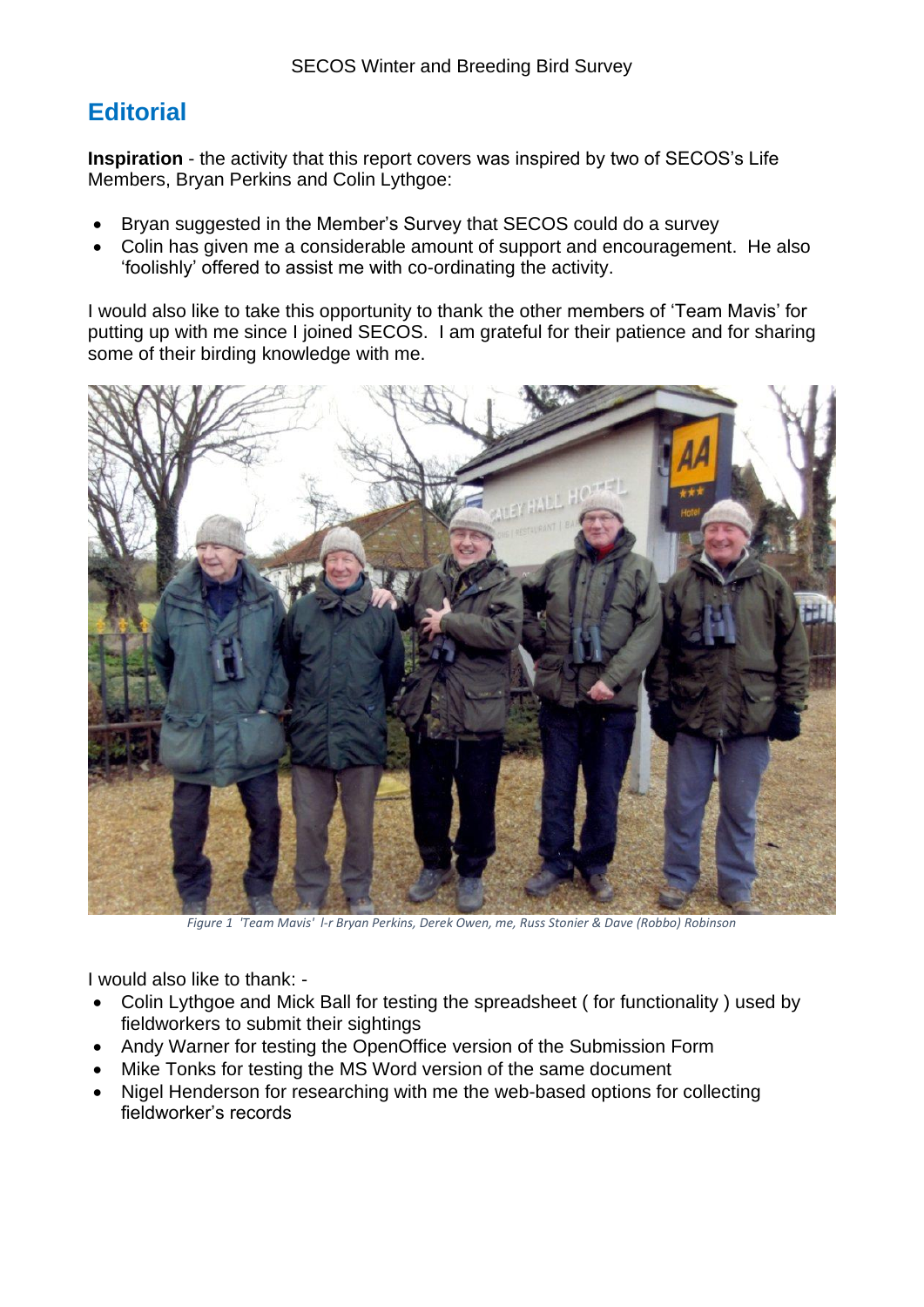#### <span id="page-3-0"></span>**Aims and Objectives of the activity**

- to create a bird survey that:
	- o covers the SECOS Recording Area
	- o allows any SECOS member ( regardless of experience ) to take part
- in essence, to be a digital process ( hence the use of computer keys on front cover )

#### <span id="page-3-1"></span>**Limitations**

- This activity is my first standalone survey, as designer and co-ordinator
- It also uses some untested systems
- There have been some 'teething problems' but it is hoped that they will be 'ironed out' as the activity continues

The activity uses Wildlife Recorder® to store and collate the records. As such, certain aspects of this report may not conform to some readers checklists, etc. For example, the Systematic List Wildlife Recorder® uses is the International Ornithological Congress ( IOC ) sequence and British Ornithological Union ( BOU ) names.

I apologise for any errors, omission, etc. made. Please let me know of any you are aware of and have any records that I have not included.

When deciding what form the survey might take, the main objective was that it should be as inclusive as possible. Therefore it had to be reasonably straightforward in approach, yet for it to be of use to the Society and possibly the wider birding community.

We considered a number of popular surveys that some members will be familiar with and may have taken part in.

A section at the back of the report available for general circulation will include the "Introduction" and possibly " Instructions and Guidance" that was issued to registered fieldworkers in their Welcome Pack.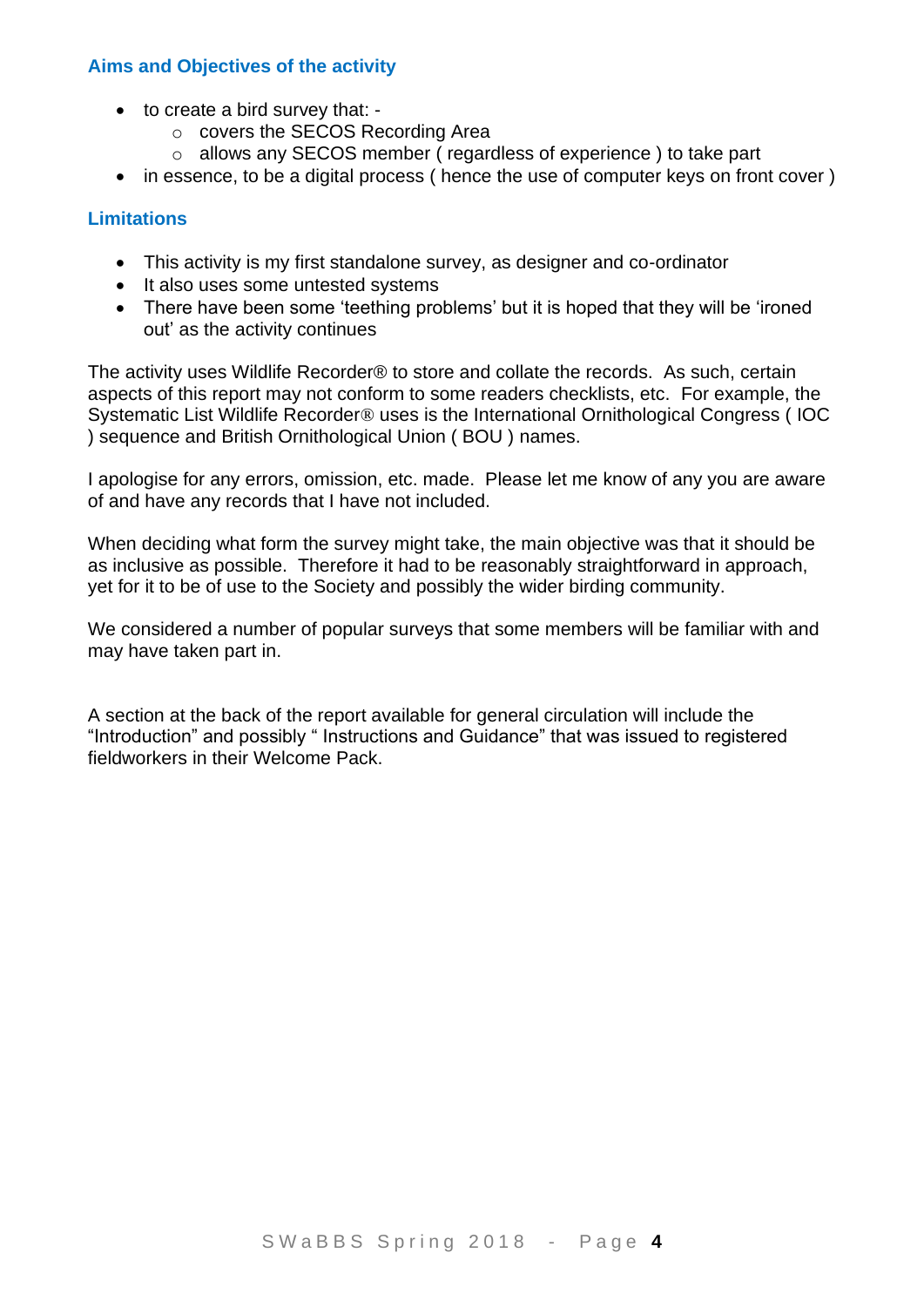## <span id="page-4-0"></span>**Categories of Breeding Evidence**

*Courtesy of the BTO*

Select a code that best describes what you have seen. Categories further down the list infer a higher level of evidence of breeding. Except F, M and U, all must relate to individuals in potentially suitable nesting habitat.

#### **Non-breeder** ( single-letter codes )

- F **F**lying over
- M **M**igrant
- U s**U**mmering non-breeder

#### **Possible breeder** ( single-letter codes )

- H observed in suitable nesting **H**abitat
- S **S**inging male

#### **Probable breeder** ( single-letter codes )

- P **P**air in suitable nesting habitat
- T permanent **T**erritory (defended over at least 1 week)
- D courtship and **D**isplay
- N visiting probable **N**est site
- A **A**gitated behaviour
- B nest **B**uilding or excavating nest-hole

#### **Confirmed breeder** ( double-letter codes )

- DD **D**istraction-**D**isplay or injury feigning
- UN **U**sed **N**est or eggshells found from this season
- FL recently **FL**edged young or downy young
- ON adults entering or leaving nest-site in circumstances indicating **O**ccupied **N**est
- FF adult carrying **F**aecal sac or **F**ood for young
- NE **N**est containing **E**ggs
- NY **N**est with **Y**oung seen or heard

#### **Winter Status Codes**

F - **F**lying over

- Us species **Us**ing area
- Co feeding **Co**ncentration
- R **R**oost

I make no apologies for using large parts of existing or discontinued surveys - "*Why reinvent the wheel, when a perfectly good one already exists?*"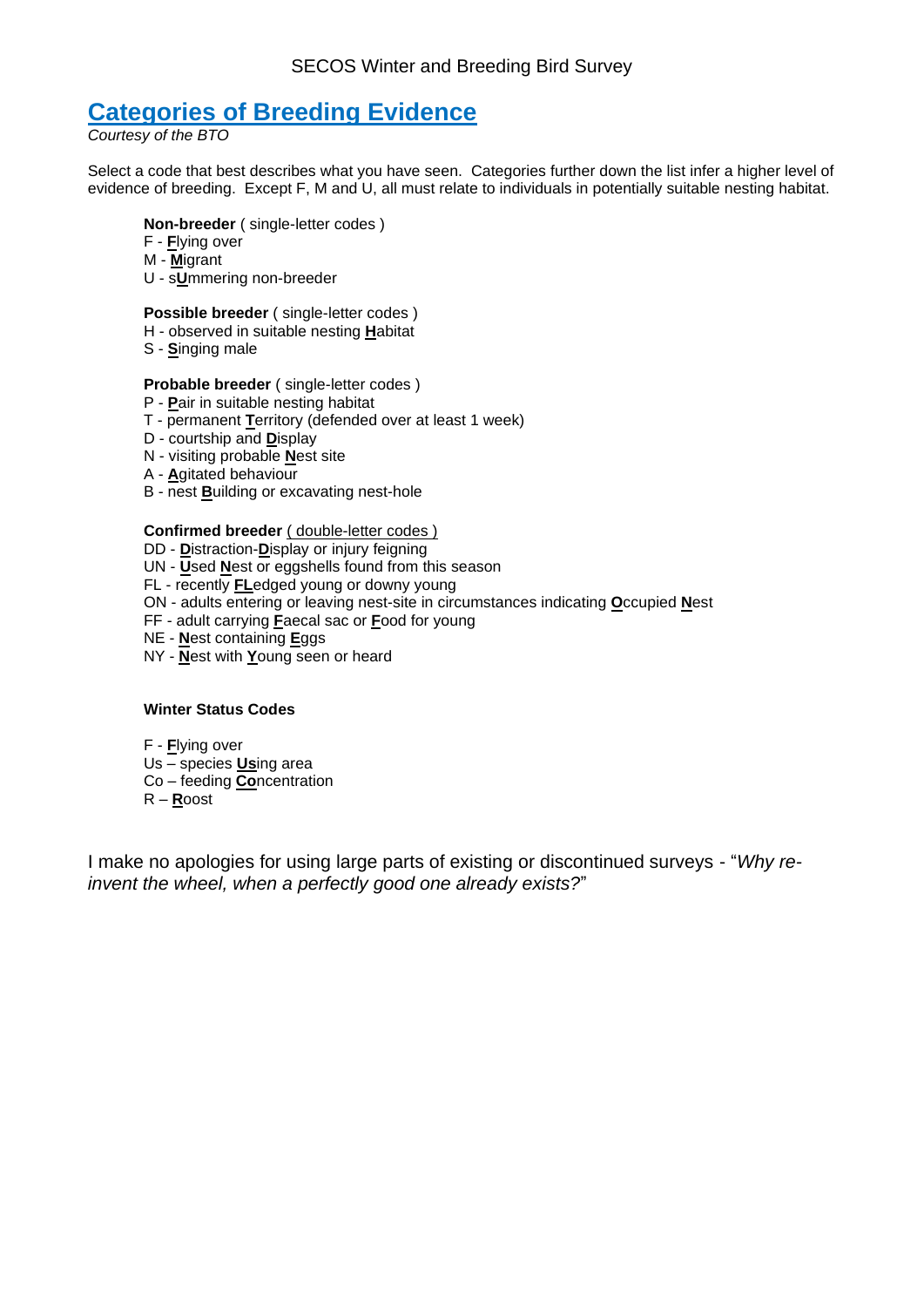<span id="page-5-0"></span>

**Patches - SWaBBS Spring 2018**

<span id="page-5-1"></span>

**Key**: light brown - land over 200m dark brown - land over 300m light green - SECOS Key sites (see website for list/gazetteer) yellow dot - fieldworkers patch grey area - conurbations dotted line - county border

a list of the patches can be found on page 17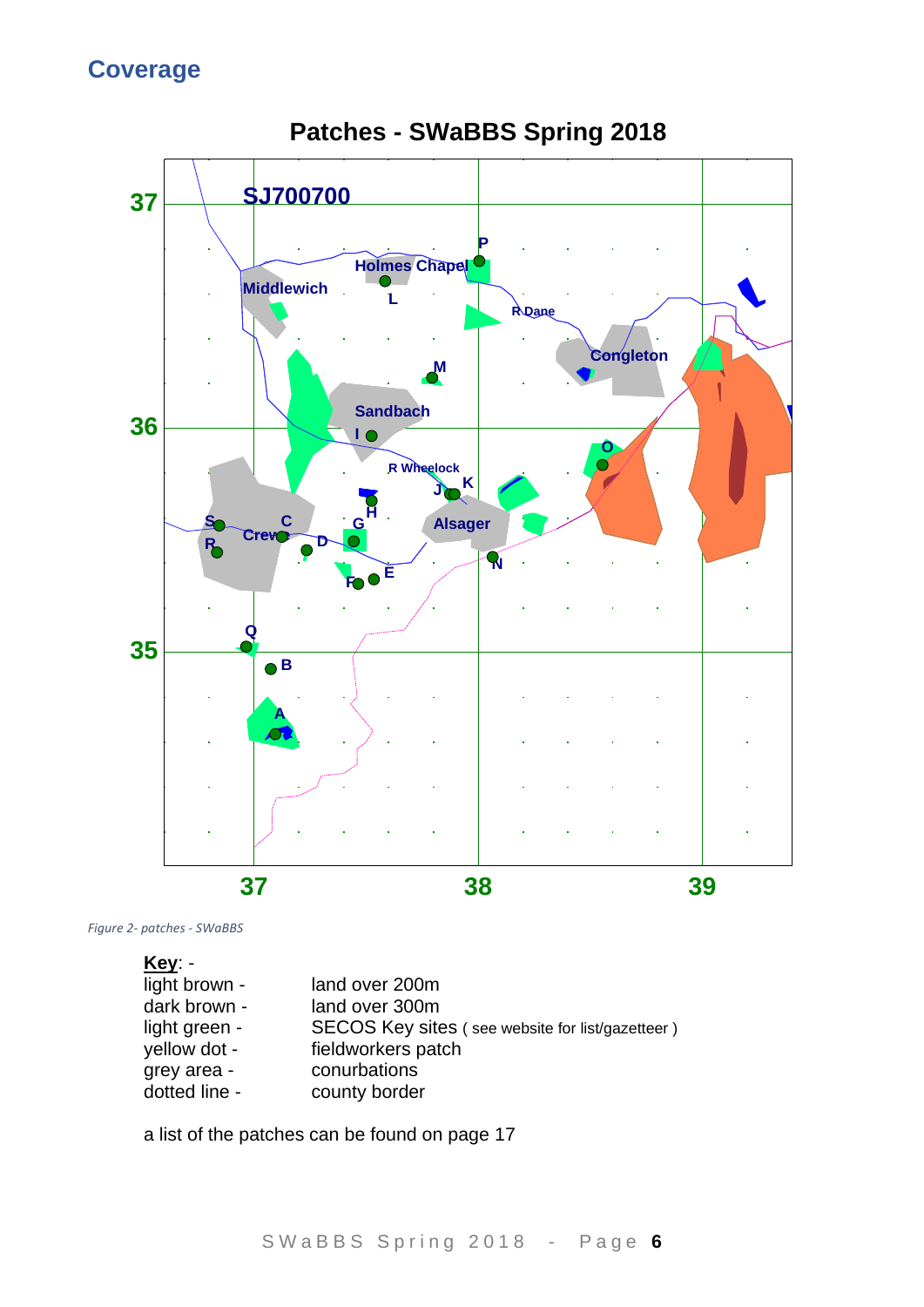The map on the previous page shows *roughly* where each patch is located. Most are within the SECOS Recording Area, some just outside. Three are private and out-ofbounds to the general public.

What pleases me is the diversity of habits they cover, ranging from: -

- quarries, one an active sand quarry (SQ), another reclaimed and now fishing pools
- recreational parkland
- reclaimed industrial areas / railway lines
- a landscaped former landfill site
- SSSIs a peat bog
- both mature and relatively recently created woodland
- farmland
- a golf course
- and a number of 'water bodies' including streams

Of the nine BTO Habitat Codes, we've got almost all the whole spectrum covered. Of the 19 patches, I am pleased to note that half are either 'new' birding areas to SECOS members or have not been 'covered' for some years. I'm not expecting any surprises but the wide variety of habitats should reveal some interesting records and add to our understanding of our local bird population.

I acknowledge that this report only includes records from a small percentage of the SECOS Recording Area but it includes most habitats and should be representative of what can be seen locally. The table below lists the five 10km squares ( hectads ) that make up the recording area with the number of patches in each hectad.

| 10km<br>square | <b>Hectad Name</b>            | Number of<br>patches |
|----------------|-------------------------------|----------------------|
| <b>SJ74</b>    | Wybunbury                     | 2                    |
| SJ75           | Crewe                         | 9                    |
| SJ76           | Middlewich / Holmes Chapel    | 2                    |
| SJ85           | Alsager                       | $\mathcal{P}$        |
| SJ86           | Congleton                     | 1                    |
|                | <b>Outside Recording Area</b> | 3                    |
|                | Total                         | 19                   |
|                |                               |                      |

<span id="page-6-0"></span>*Table 1- SECOS Recording Area - Hectads*

As with most surveys of this type, they are done by volunteers – "Citizen Science", so I am very grateful to those who submitted records for this inaugural season. It's a start and new fieldworkers are welcomed to join those who agree to continue to submit records in the seasons to come.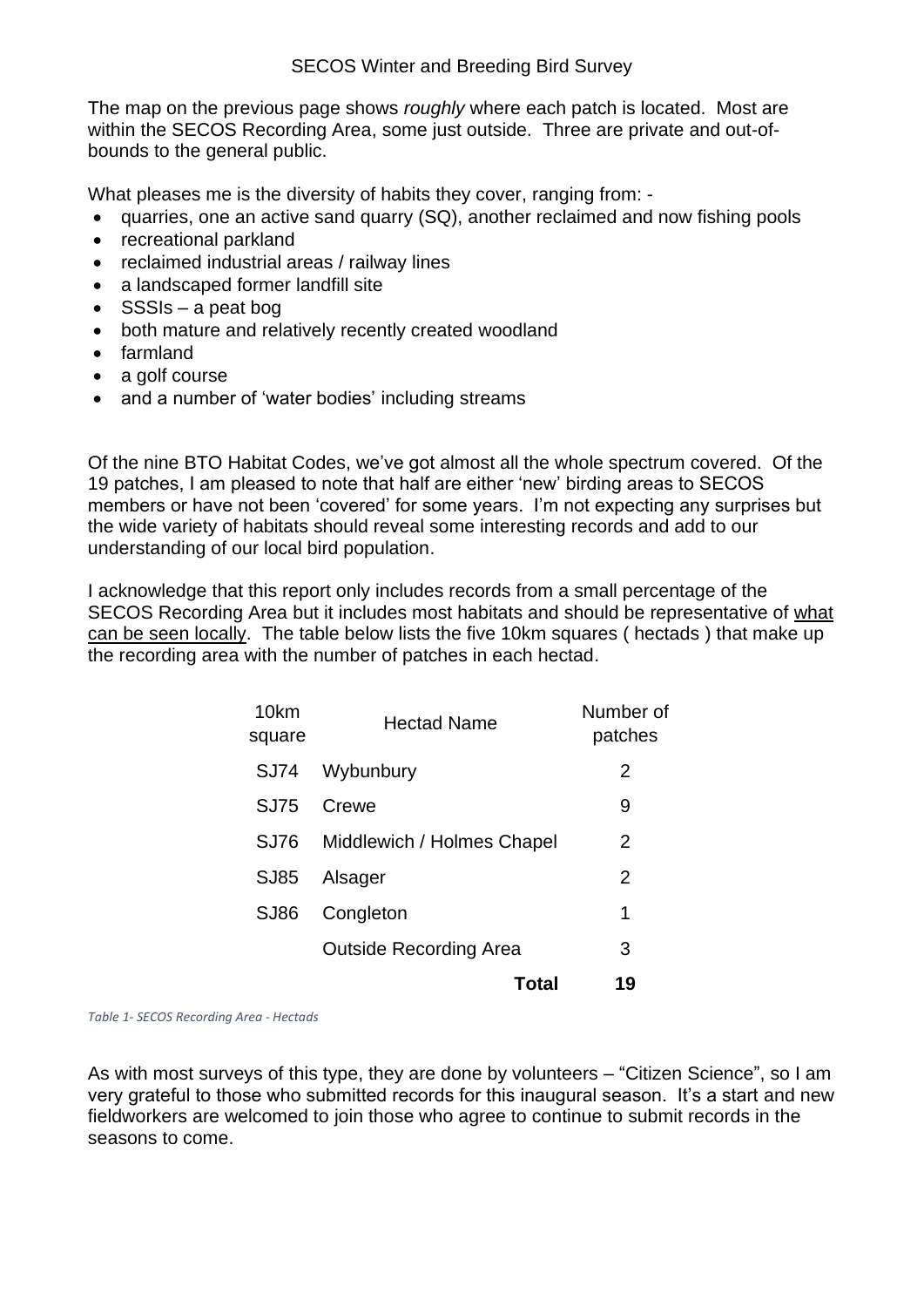If we assume that all the patches are no bigger than a 1km square ( $km<sup>2</sup>$ ) and as the SECOS Recording Area is made up of 360 km<sup>2</sup>, SWaBBS only covers 6%. There is plenty of room for more patches to be adopted and new fieldworkers to join in the activity.

Although, obviously, not an accurate representation of the species using the SECOS Recording Area and its surroundings, it gives an indication of what can be seen or heard in any particular local environment or habitat. Scaling up will be possible if we map the different habitat types that make up the survey area.

Having said that, if we combine these records to the considerable number of records we get each month from birders adding sightings to the log books at Rode Pool and Sandbach Flashes, plus contributors to the SECOS blog and the various electronic systems – social media, WhatsApp, etc. we have a very good idea of what makes our area so attractive to the avifauna.

# <span id="page-7-0"></span>**Activity statistics**

| Number of fieldworkers: -                            | 14                                                                             |
|------------------------------------------------------|--------------------------------------------------------------------------------|
| For the list of fieldworkers: -                      | see 'Contributors' below                                                       |
| Number of sites surveyed: -                          | 19                                                                             |
| Number of sightings submitted: - provisionally c1600 |                                                                                |
|                                                      | Number of species recorded: - provisionally 94 ( + White Dove / Feral Pigeon ) |

## <span id="page-7-1"></span>**Contributors**

In alphabetical order of their forename ( non-members in italics )

| <b>Name</b>                |    | <b>SJ74</b> |   |   | SJ75 SJ76 SJ85 SJ86 | Other |
|----------------------------|----|-------------|---|---|---------------------|-------|
|                            | 19 | 2           | 9 | 2 | 2                   |       |
| Anne & Tom Davies          |    |             |   |   |                     |       |
| Andy Brown & Bradley Brown |    |             |   |   |                     |       |
| Andy Warner & Mike Warner  |    |             |   |   |                     |       |
| <b>Bryan Perkins</b>       |    |             |   |   |                     |       |
| Colin Lythgoe              |    |             |   |   |                     |       |
| Dave O'Hara                |    |             |   |   |                     |       |
| John Thompson              |    |             |   |   |                     |       |
| <b>Mick Ball</b>           |    |             |   |   |                     |       |
| Mike Tonks                 |    |             |   |   |                     |       |
| Tony Ford & Pete Atherton  |    |             |   |   |                     |       |

<span id="page-7-2"></span>*Table 2 - SWaBBS Contributors*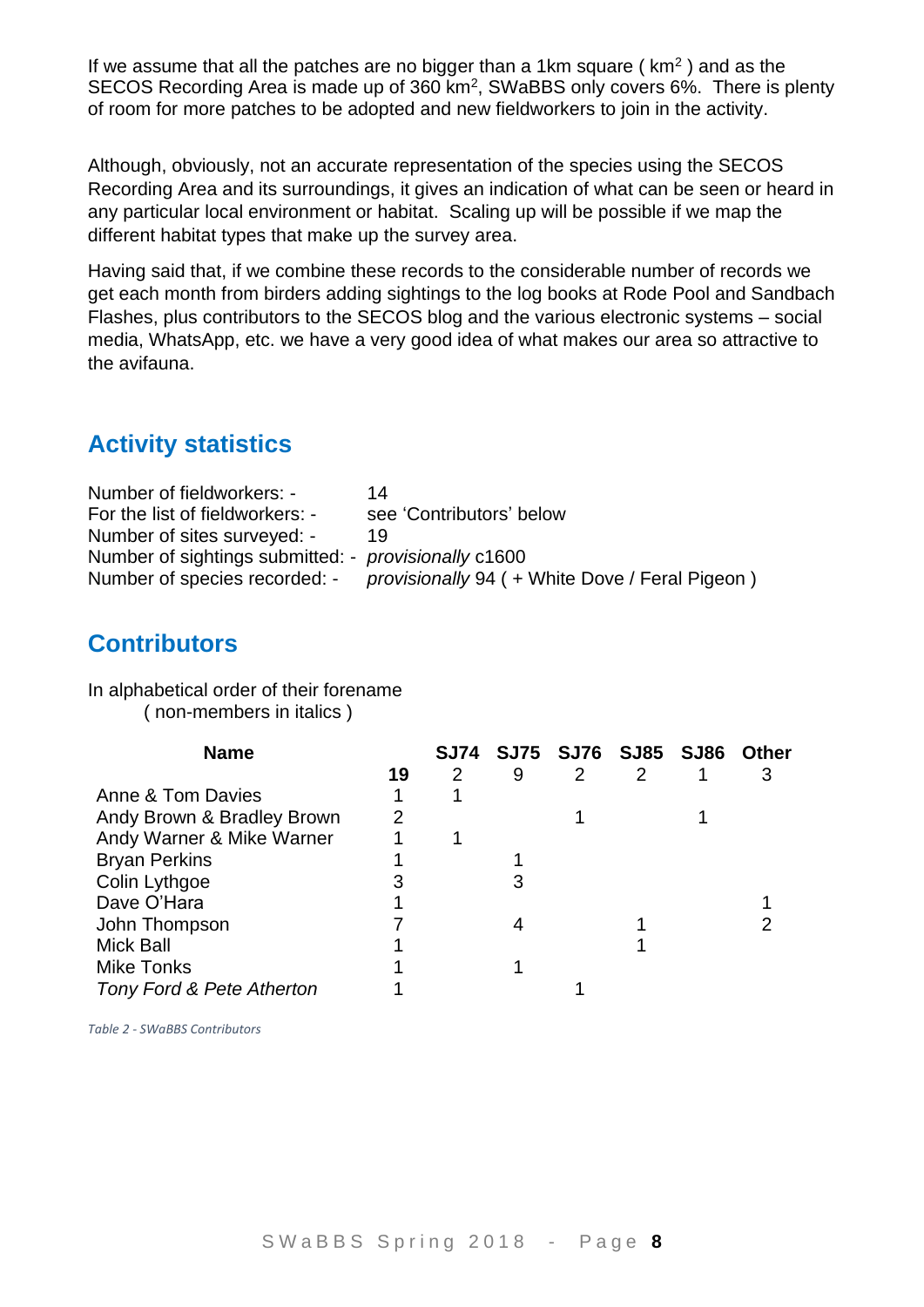## <span id="page-8-0"></span>**Weather during the survey**

The month of **March** was influenced by a number of winter weather systems being blown in from the East – from as far as Russia. One system was called by the tabloids as "The Beast from the East". The temperature rarely reached 9'C. A consequence of the conditions meant that the overwintering Hawfinch and thrushes lingered, as did some of the 'white-winged' gulls.

Many of the reputable sources were claiming that migration and the breeding season is likely to be stalled by between 10 and 14 days.

**April** began in the same vein as last month although for a few days in the first week the wind direction changed to a southerly, lifting birders spirits for a possible burst of migrant sightings. However it was short-lived as the wind direction changed to prodominately easterlies by the  $8<sup>th</sup>$  but switching yet again to southerlies by 13<sup>th</sup>. The strong southerlies continued throughout the third week but coupled with the low cloud kept temperatures down to a max of 14'C until late on the Wednesday when the predicted warmer weather broke through. The shift in position of the jet stream ( to loop north of the UK ) heralded the predicted unseasonally warm weather peaking at 18'C between Thursday 19th and Sunday 22<sup>nd</sup>. By Monday, the jet stream was flowing directly over the UK bringing typical April weather – sunshine and showers. The theme continued through to the end of the month.

The first few days in **May** followed the same pattern as late April, but the May Day Bank Holiday weekend saw blue skies and temperatures in the high 20's as the winds shifted to a south-westerly dragging in hot conditions from continental Europe. The warm, dry weather continued for the rest of the week but with lower temperatures as the wind shifted round to a northernly bringing rain overnight. The warm daytime period extended through Weeks 20 & 21 (  $14^{th}$  to  $20^{th}$  ) & (  $21^{st}$  to  $27^{th}$  ) – temperatures ranging from 12' to 20'C but cold at night, breaking on the Friday of the Whitsun weekend when we had rain all day. An Easterly wind maintained the mainly warm, dry conditions with the temperature peaking at 23'C until the end of the month.

The Met Office have said that May '18 was the warmest May since records began over 100 years ago in 1910 and 'provisionally' the sunniest since 1989.

The first two weeks of **June** were warm and dry; the daily highest temperature ranging between 13' & 21' with fairly light winds coming from all points of the compass. Towards the end of the second week saw an unseasonal change in the position of the jet stream to it being directly over the UK has meant the Irish Met Office have named the storm forecast for Thursday 'Hector'. The effects, locally, were restricted to high winds; the worst of the conditions were felt further north. The winds, veering between W & SSW effected the temperature for the rest of that week and most of the next – ranging between 14' & 19'. A shift in the position of the jet stream heralds calmer conditions with a high pressure system directly over the UK. The hottest recorded days in June bring the month to a close with a 'heat wave' – temperatures rising from 15' to 27' - on Tuesday 26<sup>th</sup>, Rostherne recorded highest temp for the day in the UK: 29.9'C.

The heatwave at the end of June continued into **July** with the first week having a light breeze and highest temperatures between 22' & 26'C. Week 2 brought cooler, cloudier conditions and the remnants of Hurricane Chris, now classed as a tropical storm, brought the first westerly weather fronts for a while and with them a 'drop' of rain for weeks this afternoon! Heralding (slightly) fresher conditions to our region.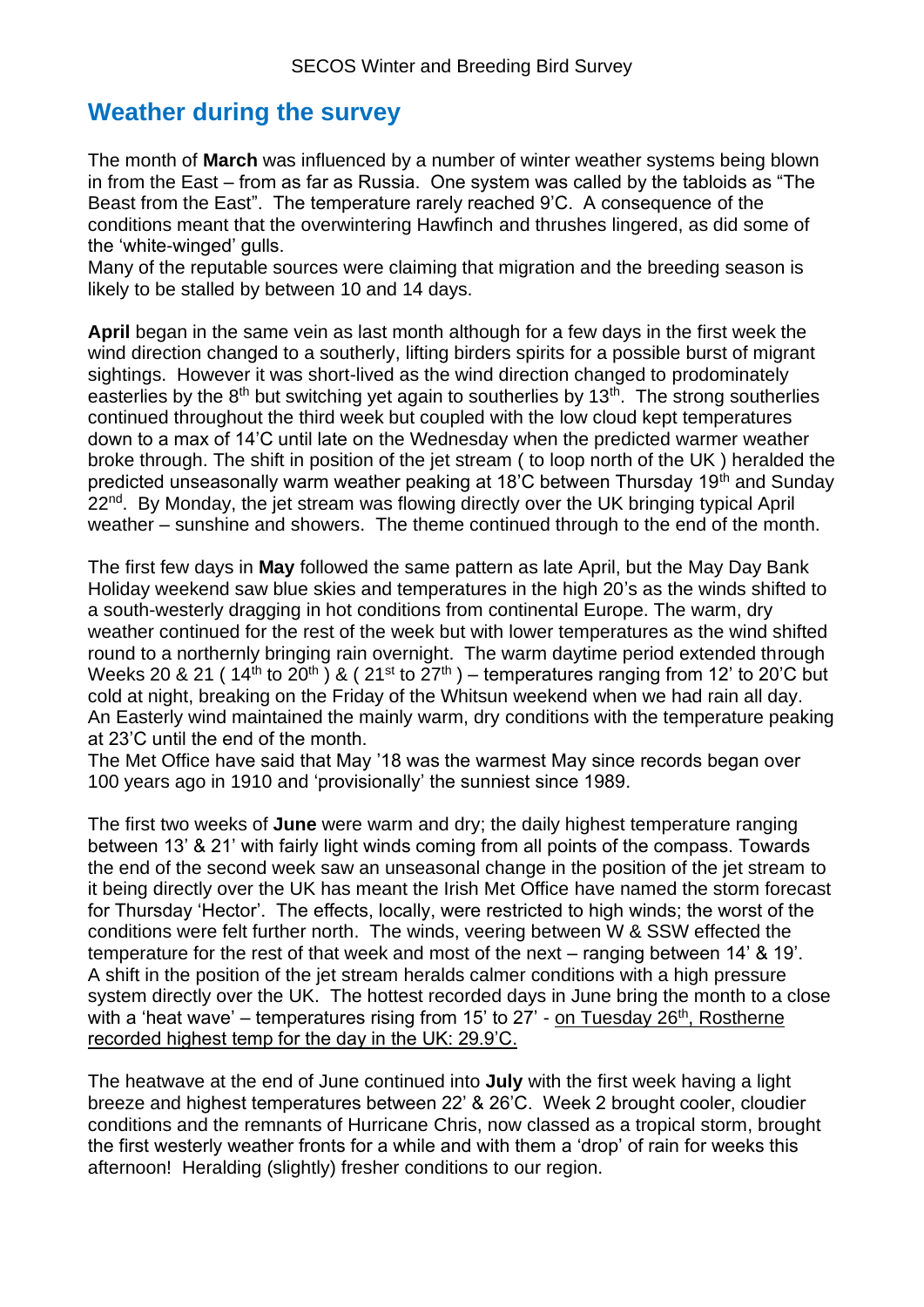Our first rain in weeks occurred on the afternoon of 16<sup>th</sup>; the following day the weather bureaux announced that we had passed the previous longest heatwave since 1976! A combination of weather systems meant very warm, dry air continued to move north from Africa, but the mainly westerly winds meant some days we experienced overcast, less warm conditions and the odd heavy 'localised' shower.

The last full week brought us typical weather for July – mainly dry with light variable winds and maximum temperatures between 22' & 28'C.

Friday 27th was notable for a shift in the position of the jet stream pushed Atlantic depressions towards the UK causing clouds to block views of the Lunar Eclipse and Blood Moon for most of us!

Saturday brought an abrupt end to the heatwave. The last few days of the month was a mixture of sunshine, showers, windy with maximum temperatures between 18' & 21'C.

Compiled from a daily summary: - <https://www.metoffice.gov.uk/public/weather/observation/> based on records from Leek - our nearest weather station.

<span id="page-9-0"></span>

<span id="page-9-1"></span>*Figure 3- local weather records for 2018*

Data courtesy of David Cookson, Cheshire Swan Study Group - Shavington, Crewe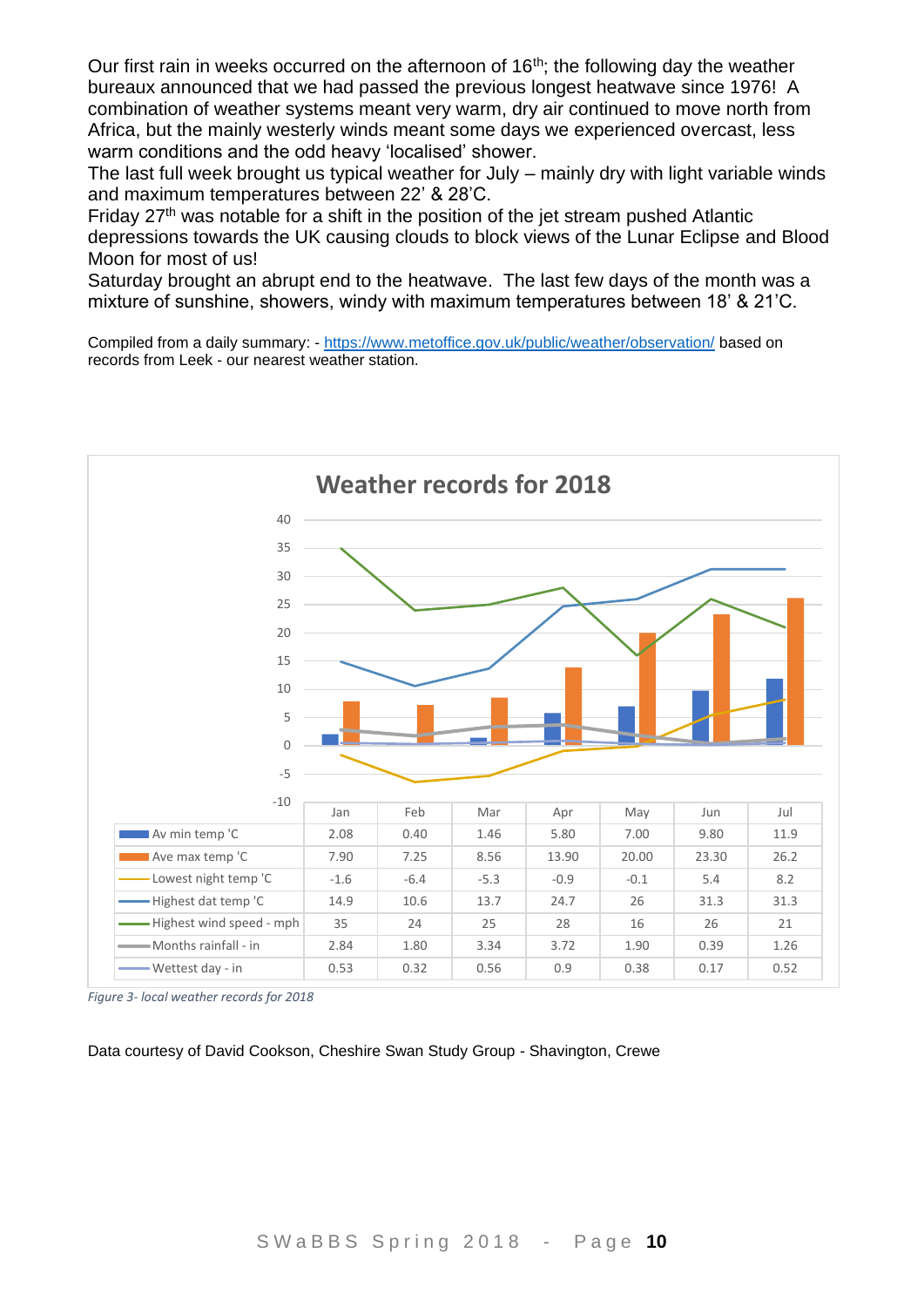## <span id="page-10-0"></span>*Systematic List*

As mentioned in the 'Coverage Section', the patches cover a wide range of habitats. Consequently, as some species prefer specific habitats, these species will be recorded in some patches and not others. Also cold, wet weather was experienced at the start of the survey period and one or two fieldworkers were lucky enough to record some of our winter migrants/visitors.

The list below is summarised in table form ( count & breeding status ) later in this section.

| Canada Goose (Branta canadensis)                                             |
|------------------------------------------------------------------------------|
| recorded at 10 of the sites surveyed                                         |
| breeding confirmed at Arclid SQ, Doddington Pool, Wheelock Heath and         |
| <b>Wybunbury Fishing Lake</b>                                                |
| Greylag Goose (Anser anser)                                                  |
| recorded at 8 of the sites surveyed                                          |
| breeding confirmed at Borrow Pit Meadows, Doddington Pool and                |
| <b>Wybunbury Fishing Lake</b>                                                |
| Mute Swan (Cygnus olor)                                                      |
| recorded at 4 of the sites surveyed                                          |
| breeding confirmed at Doddington Pool and Meremoor Moss                      |
|                                                                              |
| Shelduck (Tadorna tadorna)                                                   |
| recorded at Arclid SQ and Doddington Pool                                    |
| breeding confirmed at Arclid SQ                                              |
|                                                                              |
| <b>Shoveler</b> (Spatula clypeata)                                           |
| recorded at Arclid SQ and Doddington Pool                                    |
| Mallard (Anas platyrhynchos)                                                 |
| recorded at 16 of the sites surveyed                                         |
| breeding confirmed at Arclid SQ, Borrow Pit Meadows, Doddington Pool,        |
| Meremoor Moss, Swettenham, Wheelock Heath, Wheelock & Malkin's               |
| Bank and Wybunbury Fishing Lake                                              |
| <b>Teal</b> (Anas crecca)                                                    |
| recorded at Doddington Pool                                                  |
| Pochard (Aythya ferina)                                                      |
| recorded at Doddington Pool                                                  |
|                                                                              |
| <b>Tufted Duck</b> (Aythya fuligula)                                         |
| recorded at Arclid SQ, Doddington Pool and Wybunbury Fishing Lake            |
| breeding confirmed at Doddington Pool                                        |
|                                                                              |
| Red-legged Partridge (Alectoris rufa)                                        |
| recorded at Swettenham                                                       |
| <b>Pheasant</b> (Phasianus colchicus)                                        |
| recorded at 8 of the sites surveyed                                          |
|                                                                              |
| Little Grebe (Tachybaptus ruficollis)                                        |
| recorded at Arclid SQ and Doddington Pool                                    |
| breeding also confirmed there                                                |
| <b>Great Crested Grebe</b> (Podiceps cristatus)                              |
| recorded at Arclid SQ, Doddington Pool, Wheelock Heath and Wybunbury Fishing |
| Lake                                                                         |
|                                                                              |
|                                                                              |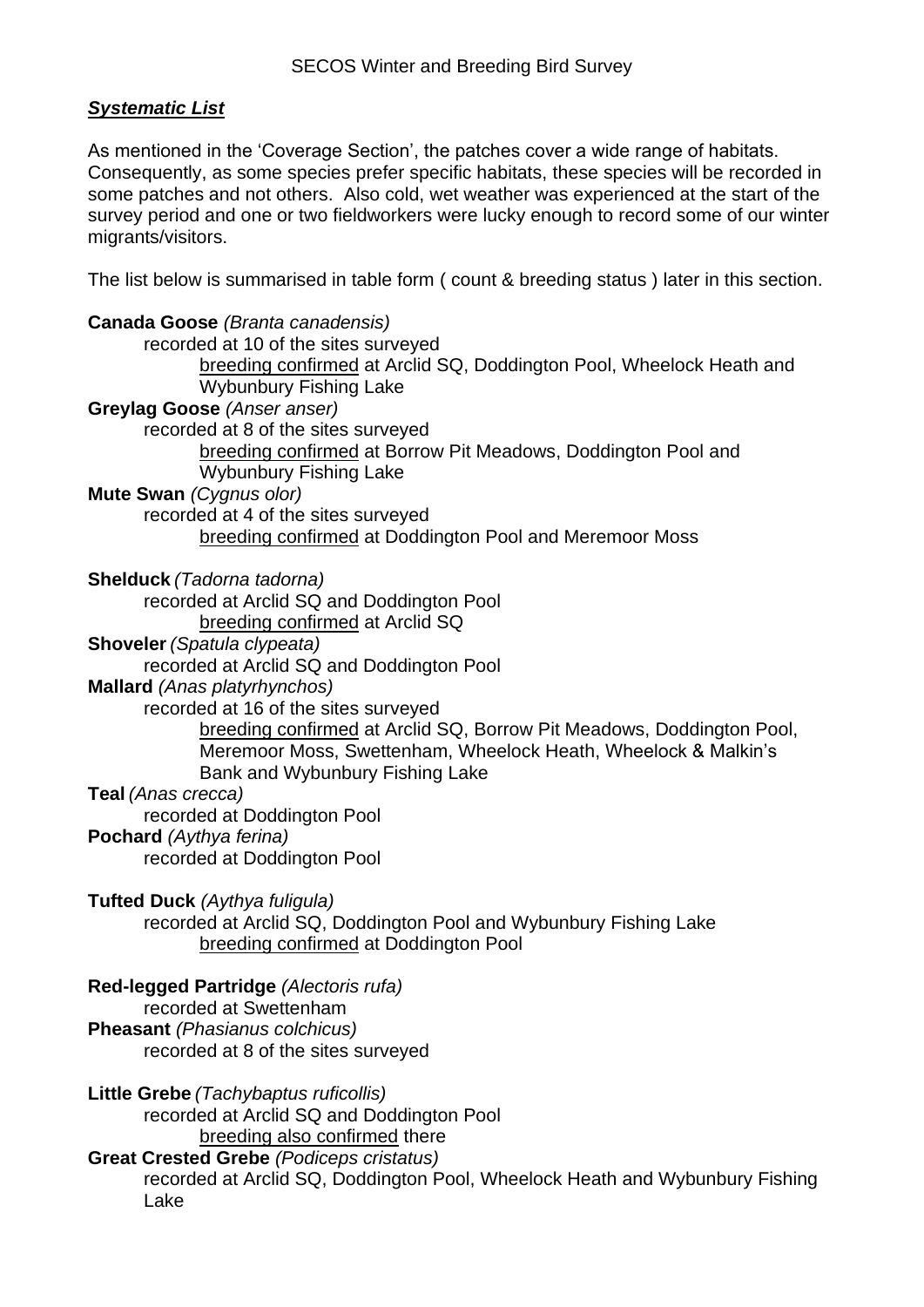breeding also confirmed at all apart from Wheelock Heath

**Grey Heron** *(Ardea cinerea)* recorded at 7 of the sites surveyed breeding confirmed at Doddington Pool **Cormorant** *(Phalacrocorax carbo)* recorded at Doddington Pool and Wybunbury Fishing Lake – as a 'fly-over'

**Osprey** *(Pandion haliaetus)* recorded at Doddington Pool **Red Kite** *(Milvus milvus)* recorded at Doddington Pool **Sparrowhawk** *(Accipiter nisus)* recorded at 9 of the sites surveyed **Buzzard** *(Buteo buteo)* recorded at 14 of the sites surveyed breeding confirmed at Doddington Pool

**Moorhen** *(Gallinula chloropus)*

recorded at 12 of the sites surveyed

breeding confirmed at Crewe Golf Club, Doddington Pool, Macon Meadows, Wheelock Heath, Wheelock & Malkin's Bank, Wybunbury Fishing Lake and Wybunbury Moss

#### **Coot** *(Fulica atra)*

recorded at 7 of the sites surveyed

breeding confirmed at Arclid SQ, Doddington Pool and Wybunbury Fishing Lake

**Oystercatcher** *(Haematopus ostralegus)* recorded at 7 of the sites surveyed – as a 'fly-over' breeding confirmed at Arclid SQ and Doddington Pool

**Lapwing** *(Vanellus vanellus)*

recorded at 6 of the sites surveyed

**Little Ringed Plover** *(Charadrius dubius)*

Recorded at Arclid SQ

breeding confirmed there, too

**Common Sandpiper** *(Actitis hypoleucos)*

recorded at Doddington Pool

**Black-headed Gull** *(Chroicocephalus ridibundus)* recorded at Doddington Pool, Meremoor Moss and Wheelock Heath

**Yellow-legged Gull** *(Larus michahellis)*

recorded at Arclid SQ

**Lesser Black-backed Gull** *(Larus fuscus)*

- recorded at 7 of the sites surveyed
- **Common Tern** *(Sterna hirundo)* recorded at Doddington Pool

**Rock Dove** *(Columba livia) "White Dove"* recorded at Swettenham **Rock Dove** *(Feral) (Columba livia 'feral')* recorded at 3 of the sites surveyed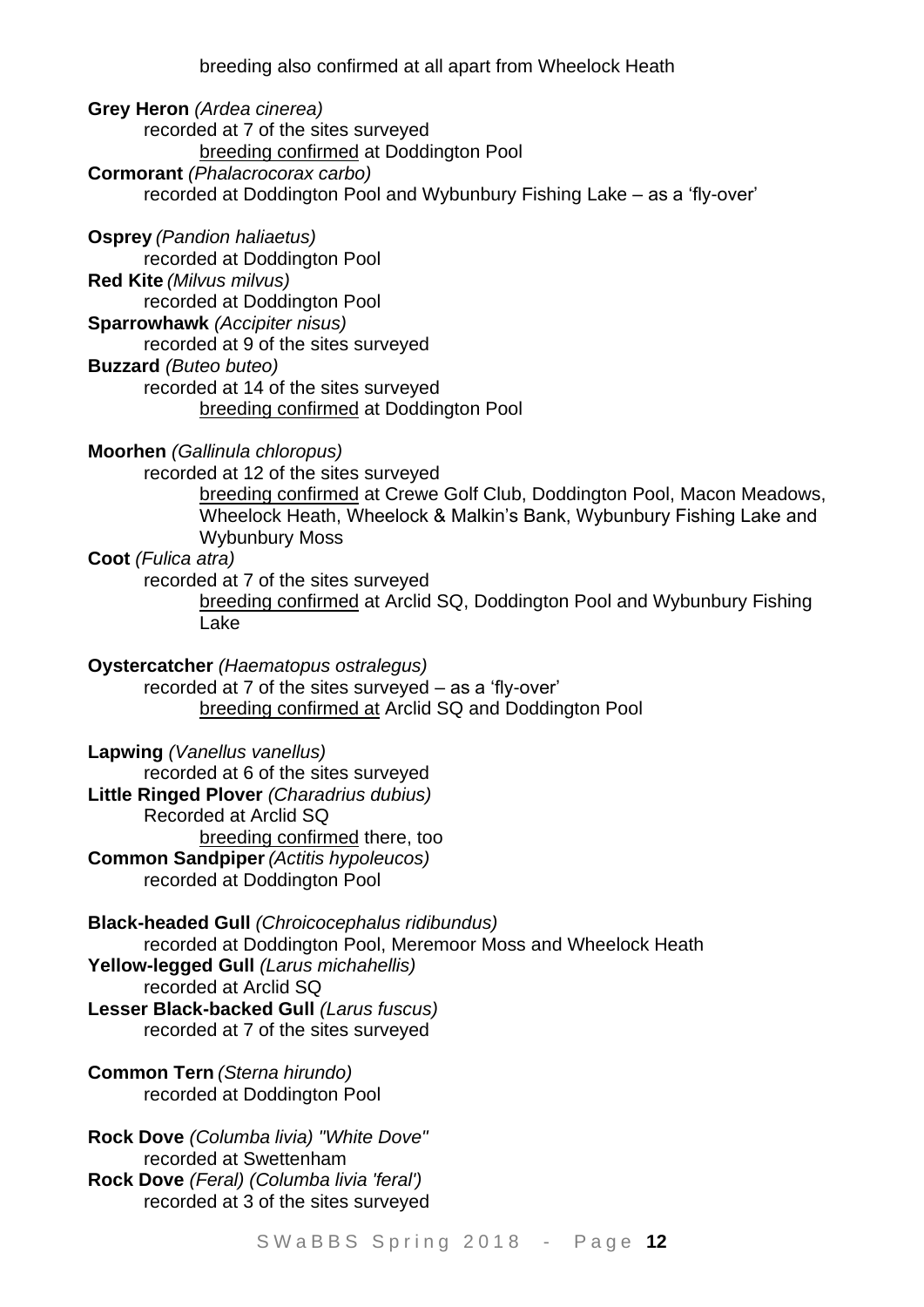**Stock Dove** *(Columba oenas)*

recorded at 11 of the sites surveyed breeding confirmed at Merelake Way and Quakers Coppice **Woodpigeon** *(Columba palumbus)* recorded at 18 of the sites surveyed breeding confirmed at Doddington Pool and Merelake Way **Collared Dove** *(Streptopelia decaocto)* recorded at 11 of the sites surveyed breeding confirmed at Doddington Pool **Cuckoo** *(Cuculus canorus)* recorded at Swettenham and Wybunbury Fishing Lake

#### **Tawny Owl** *(Strix aluco)*

recorded at Merelake Way

# **Little Owl** *(Athene noctua)*

recorded at Doddington Pool

**Swift** *(Apus apus)* recorded at 10 of the sites surveyed breeding confirmed at Merelake Way

#### **Kingfisher** *(Alcedo atthis)*

recorded at Doddington Pool, Joey the Swan, Macon Meadows and Swettenham although one seen fly off with a fish at Macon Meadows, nest site must be upstream as the river bank in the patch won't support a nest

### **Great Spotted Woodpecker** *(Dendrocopos major)*

recorded at 15 of the sites surveyed breeding confirmed at Crewe Golf Club, Doddington Pool, Macon Meadows, Merelake Way and Quakers Coppice **Green Woodpecker** *(Picus viridis)*

recorded at Arclid SQ, Roe Park, Salt Line and Wybunbury Moss

### **Kestrel** *(Falco tinnunculus)*

recorded at Arclid SQ, Borrow Pit Meadows, Doddington Pool, Meremoor Moss, Rive Croco and Swettenham breeding confirmed at Arclid SQ and Borrow Pit Meadows

### **Hobby** *(Falco subbuteo)*

recorded at Arclid SQ, also at Macon Meadows (as 'fly-over')

### **Peregrine** *(Falco peregrinus)*

recorded at Doddington Pool

## **Jay** *(Garrulus glandarius)*

recorded at 13 of the sites surveyed

breeding confirmed at Salt Line

### **Magpie** *(Pica pica)*

recorded at 18 of the sites surveyed

### breeding confirmed at 5

**Jackdaw** *(Coloeus monedula)*

recorded at all of the sites surveyed

```
breeding confirmed at Doddington Pool and Merelake Way
```
**Rook** *(Corvus frugilegus)*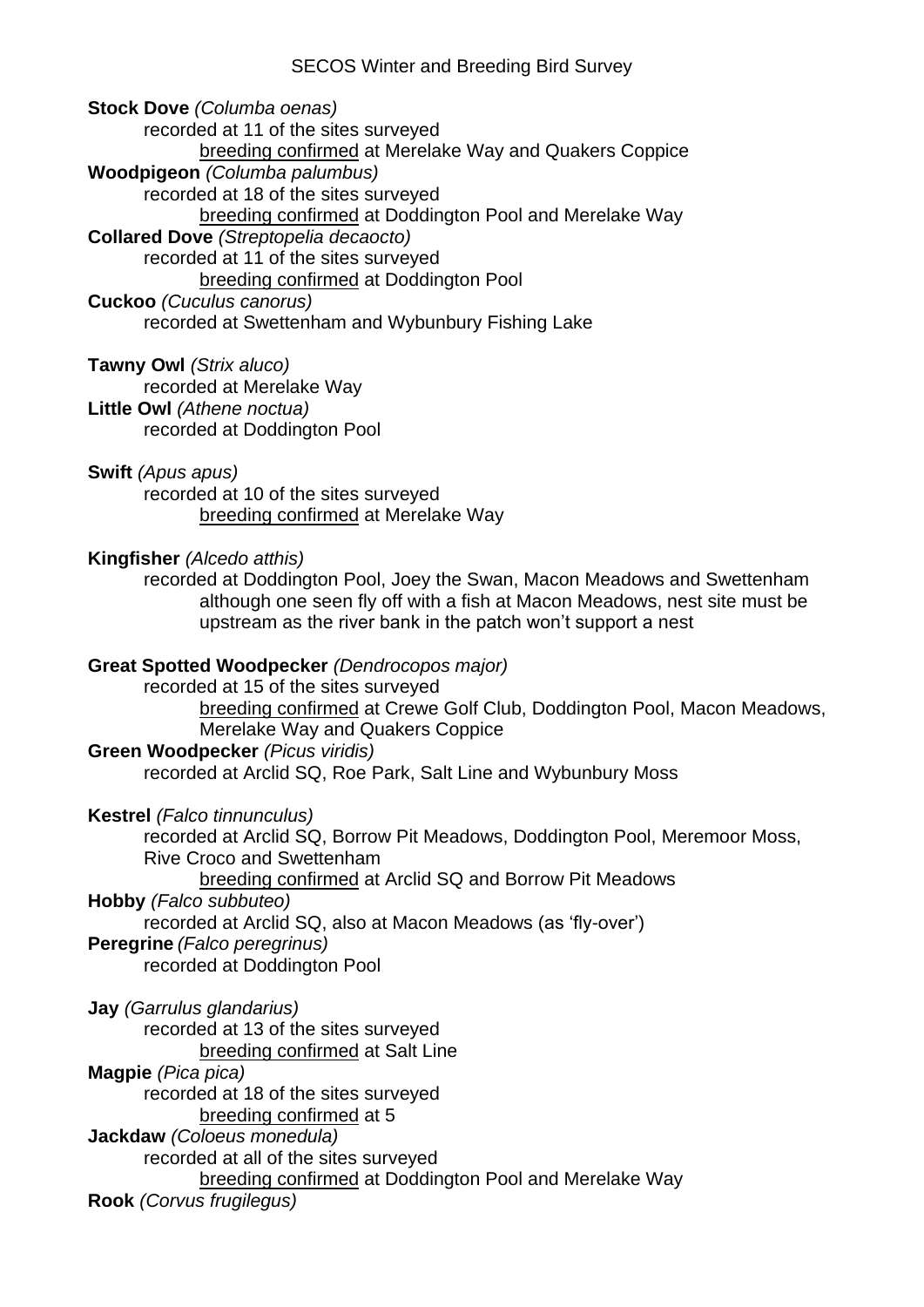recorded at 5 of the sites surveyed breeding confirmed at Crewe Golf Club and Macon Meadows **Carrion Crow** *(Corvus corone)* recorded at 18 of the sites surveyed breeding confirmed at 4 **Raven** *(Corvus corax)* recorded at 6 of the sites surveyed – 2 as fly-overs breeding confirmed at Arclid SQ **Coal Tit** *(Periparus ater)* recorded at 11 of the sites surveyed breeding confirmed at Meremoor Moss **Blue Tit** *(Cyanistes caeruleus)* recorded at 18 of the sites surveyed breeding confirmed at 13 of the sites surveyed **Great Tit** *(Parus major)* recorded at 18 of the sites surveyed breeding confirmed at 11 of the sites surveyed **Skylark** *(Alauda arvensis)* recorded at Doddington Pool, Merelake Way and Meremoor Moss either singing or displaying **Sand Martin** *(Riparia riparia)* recorded at Arclid SQ and Doddington Pool **Swallow** *(Hirundo rustica)* recorded at 13 of the sites surveyed breeding confirmed at Doddington Pool and Merelake Way **House Martin** *(Delichon urbicum)* recorded at 8 of the sites surveyed breeding confirmed at Doddington Pool and Merelake Way **Long-tailed Tit** *(Aegithalos caudatus)* recorded at 15 of the sites surveyed breeding confirmed at many of the sites surveyed **Willow Warbler** *(Phylloscopus trochilus)* recorded at 8 of the sites surveyed **Chiffchaff** *(Phylloscopus collybita)* recorded at 18 of the sites surveyed breeding confirmed at Macon Meadows, Merelake Way, Meremoor Moss, Salt Line and Wybunbury Moss **Sedge Warbler** *(Acrocephalus schoenobaenus)* recorded at Arclid SQ and Meremoor Moss breeding confirmed at Meremoor Moss **Reed Warbler** *(Acrocephalus scirpaceus)* recorded at Doddington Pool and Meremoor Moss breeding confirmed at Doddington Pool **Blackcap** *(Sylvia atricapilla)* recorded at 19 of the sites surveyed breeding confirmed at 4 of the sites surveyed **Garden Warbler** *(Sylvia borin)* recorded at Arclid SQ, Borrow Pit Meadows, Merelake Way, Salt Line and **Swettenham**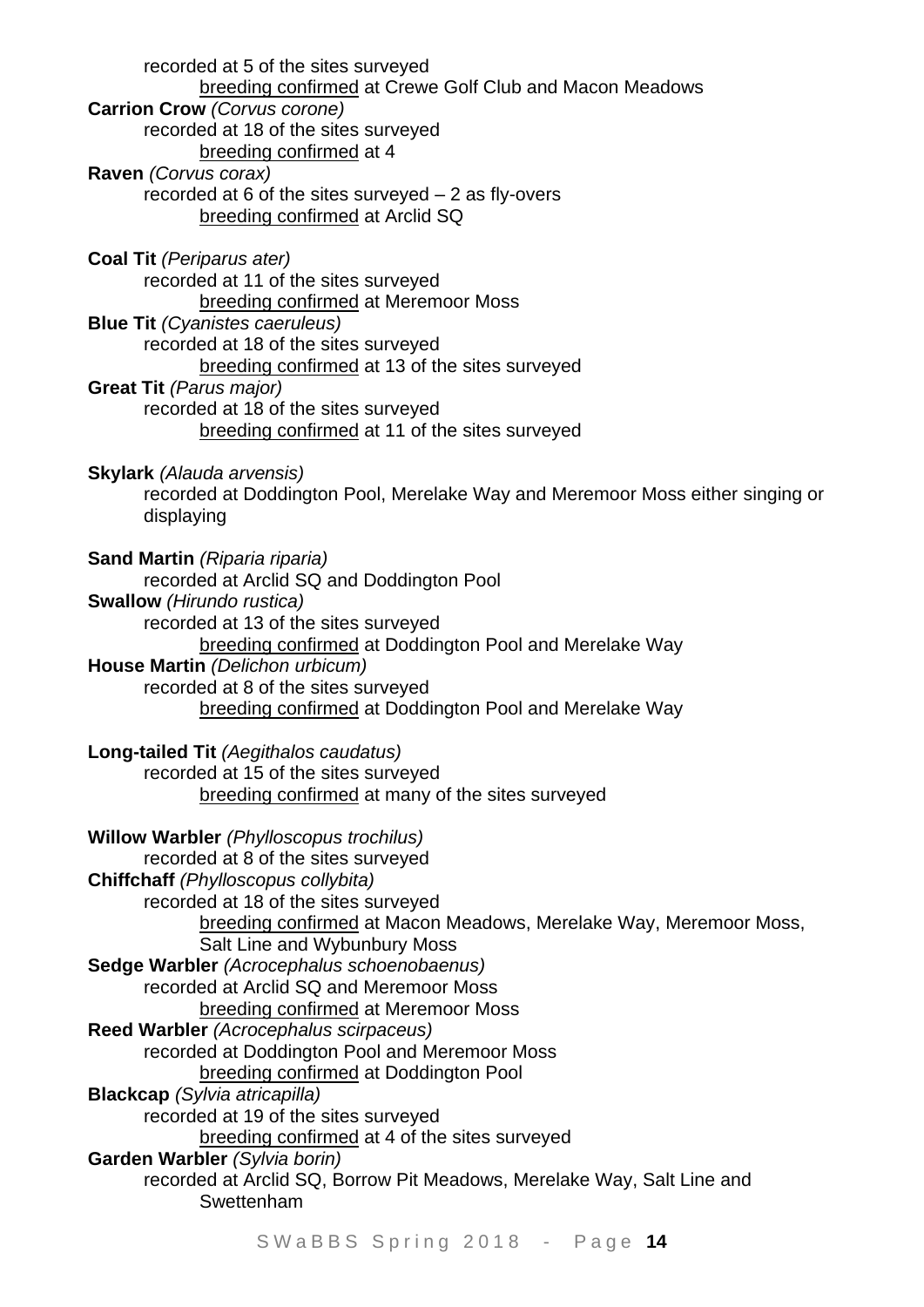SECOS Winter and Breeding Bird Survey breeding probably at Arclid SQ **Lesser Whitethroat** *(Sylvia curruca)* recorded at Arclid SQ and Meremoor Moss **Whitethroat** *(Sylvia communis)* recorded at 8 of the sites surveyed breeding confirmed at Arclid SQ, Borrow Pit Meadows, Meremoor Moss & Wybunbury Moss **Goldcrest** *(Regulus regulus)* recorded at 14 of the sites surveyed breeding confirmed at Meremoor Moss and Wybunbury Moss **Wren** *(Troglodytes troglodytes)* recorded at 18 of the sites surveyed breeding confirmed at Crewe Golf Course, Doddington Pool, Macon Meadows and Meremoor Moss **Nuthatch** *(Sitta europaea)* recorded at 15 of the sites surveyed breeding confirmed at Barthomley (private wood), Macon Meadows, Quakers Coppice and Roe Park **Treecreeper** *(Certhia familiaris)* recorded at 10 of the sites surveyed breeding confirmed at Barthomley (private wood) and Wybunbury Moss **Starling** *(Sturnus vulgaris)* recorded at 10 of the sites surveyed breeding confirmed at Merelake Way and Wheelock & Malkin's Bank **Blackbird** *(Turdus merula)* recorded at 18 of the sites surveyed breeding confirmed at 9 of the sites surveyed **Fieldfare** *(Turdus pilaris)* recorded at Merelake Way and Swettenham **Redwing** *(Turdus iliacus)* recorded at Barthomley (private wood) and Swettenham **Song Thrush** *(Turdus philomelos)* recorded at 16 of the sites surveyed breeding confirmed at Merelake Way **Mistle Thrush** *(Turdus viscivorus)* recorded at 10 of the sites surveyed breeding confirmed at Doddington Pool and Merelake Way **Spotted Flycatcher** *(Muscicapa striata)* recorded at Roe Park **Robin** *(Erithacus rubecula)* recorded at 18 of the sites surveyed breeding confirmed at 10 of the sites surveyed **Redstart** *(Phoenicurus phoenicurus)*

recorded at River Croco

**Wheatear** *(Oenanthe oenanthe)*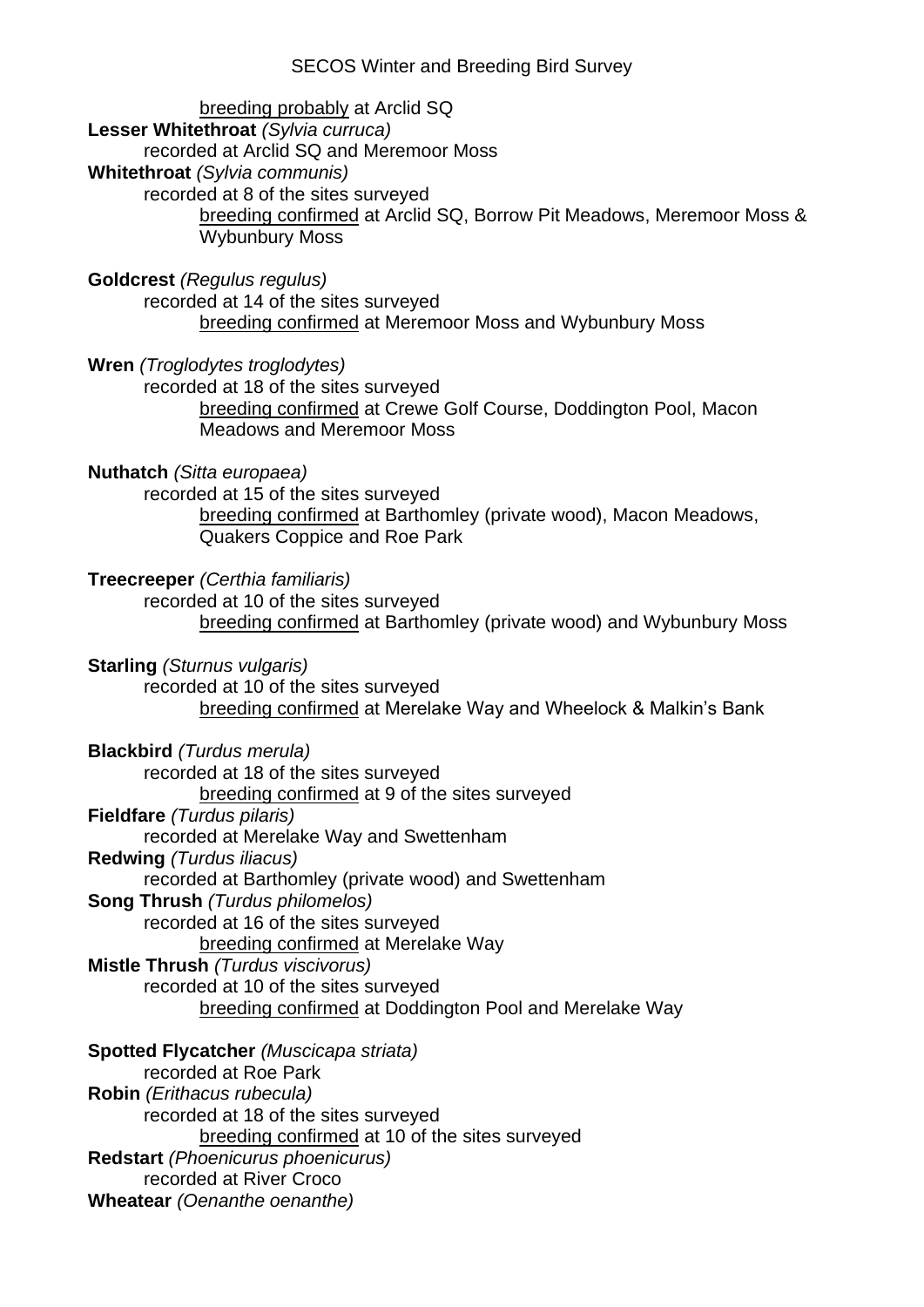recorded at Meremoor Moss and River Croco

**House Sparrow** *(Passer domesticus)* recorded at 14 of the sites surveyed breeding confirmed at Merelake Way, Roe Park and Salt Line **Tree Sparrow** *(Passer montanus)* recorded at Arclid SQ, Merelake Way breeding confirmed there also **Dunnock** *(Prunella modularis)* recorded at 17 of the sites surveyed breeding confirmed at Merelake Way, Meremoor Moss, Wheelock & Malkin's Bank **Yellow Wagtail** *(Motacilla flava)* recorded at Doddington Pool **Grey Wagtail** *(Motacilla cinerea)* recorded at Joey The Swan, Queen's Park, Swettenham and Wheelock & Malkin's Bank **Pied Wagtail** *(Motacilla alba yarrellii) all records presumed to be the sub-species of White Wagtail* recorded at 8 of the sites surveyed breeding confirmed at Crewe Golf Course, Doddington Pool and Wheelock **Heath Chaffinch** *(Fringilla coelebs)* recorded at 17 of the sites surveyed breeding confirmed at Merelake Way and Meremoor Moss **Brambling** *(Fringilla montifringilla)* recorded at Swettenham **Bullfinch** *(Pyrrhula pyrrhula)* recorded at 10 of the sites surveyed breeding confirmed at Merelake Way **Greenfinch** *(Chloris chloris)* recorded at 11 of the sites surveyed breeding confirmed at Merelake Way **Linnet** *(Linaria cannabina)* recorded at Merelake Way, Meremoor Moss, Swettenham and Wheelock & Malkin's Bank **Lesser Redpoll** *(Acanthis cabaret)* recorded at Swettenham **Goldfinch** *(Carduelis carduelis)* recorded at 17 of the sites surveyed breeding confirmed at Doddington Pool, Merelake Way, Meremoor Moss and Wybunbury Moss **Yellowhammer** *(Emberiza citrinella)* recorded at Arclid SQ, Meremoor Moss and River Croco **Reed Bunting** *(Emberiza schoeniclus)* recorded at Arclid SQ, Borrow Pit Meadows, Merelake Way, Meremoor Moss, River Croco and Wybunbury Moss breeding confirmed at Doddington Pool and Meremoor Moss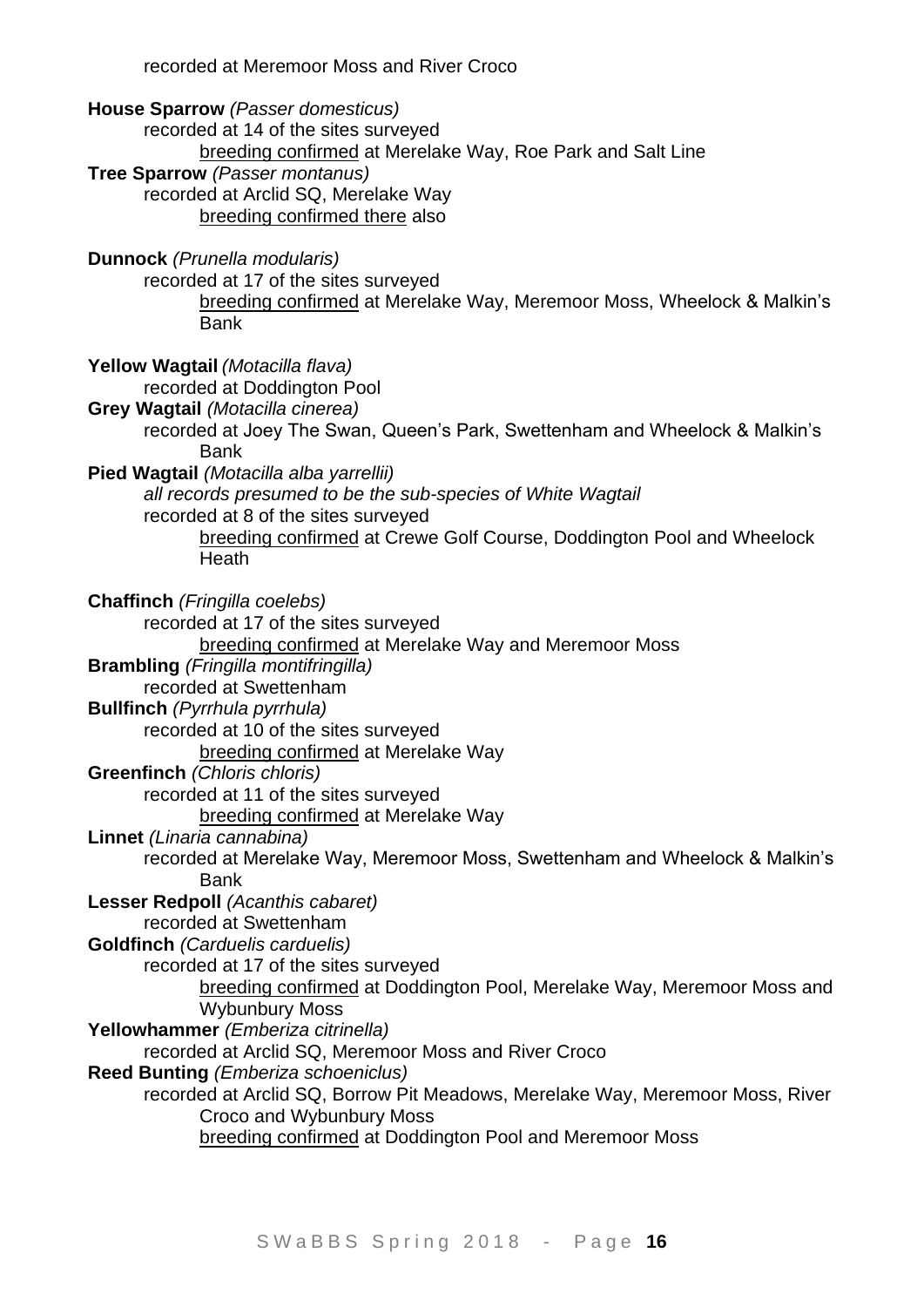The two primary functions of SWaBBS was to count the species on each patch and record breeding status. The table on the next few pages lists 'best' breeding status for species seen. On subsequent pages is the table showing species count on each patch.

In Table 4, the count refers to individual, not pairs.

Although it should be stressed the activity is not a competition of which patch or fieldworker can record the most species, the highest count or the best breeding status it is inevitable that comparisons will be made. As patch size, habitat type differ and the levels of experience and amount of time and effort made by fieldworkers differ, it is, therefore, like comparing "apples and pears"!

# <span id="page-16-0"></span>**Key to Sites**

- A. Doddington Pool
- B. Wybunbury Fishing Lake & Quarry [ private ]
- C. Macon Meadows
- D. Quakers Coppice
- E. Barthomley a private wood
- F. Meremoor Moss ( previously named Stowford )
- G. Crewe Golf Course
- H. Wheelock Heath ( Winterley Pool & Farm )
- I. Wheelock & Malkin's Bank
- J. Borrow Pit Meadows
- K. Salt Line
- L. River Croco, Holmes Chapel
- M. Arclid SQ [ no public access ]
- N. Merelake Way, Alsager
- O. Roe Park, Mow Cop
- P. Swettenham
- Q. Wybunbury Moss
- R. Joey the Swan, Wistaston
- S. Queens Park & King George V playing fields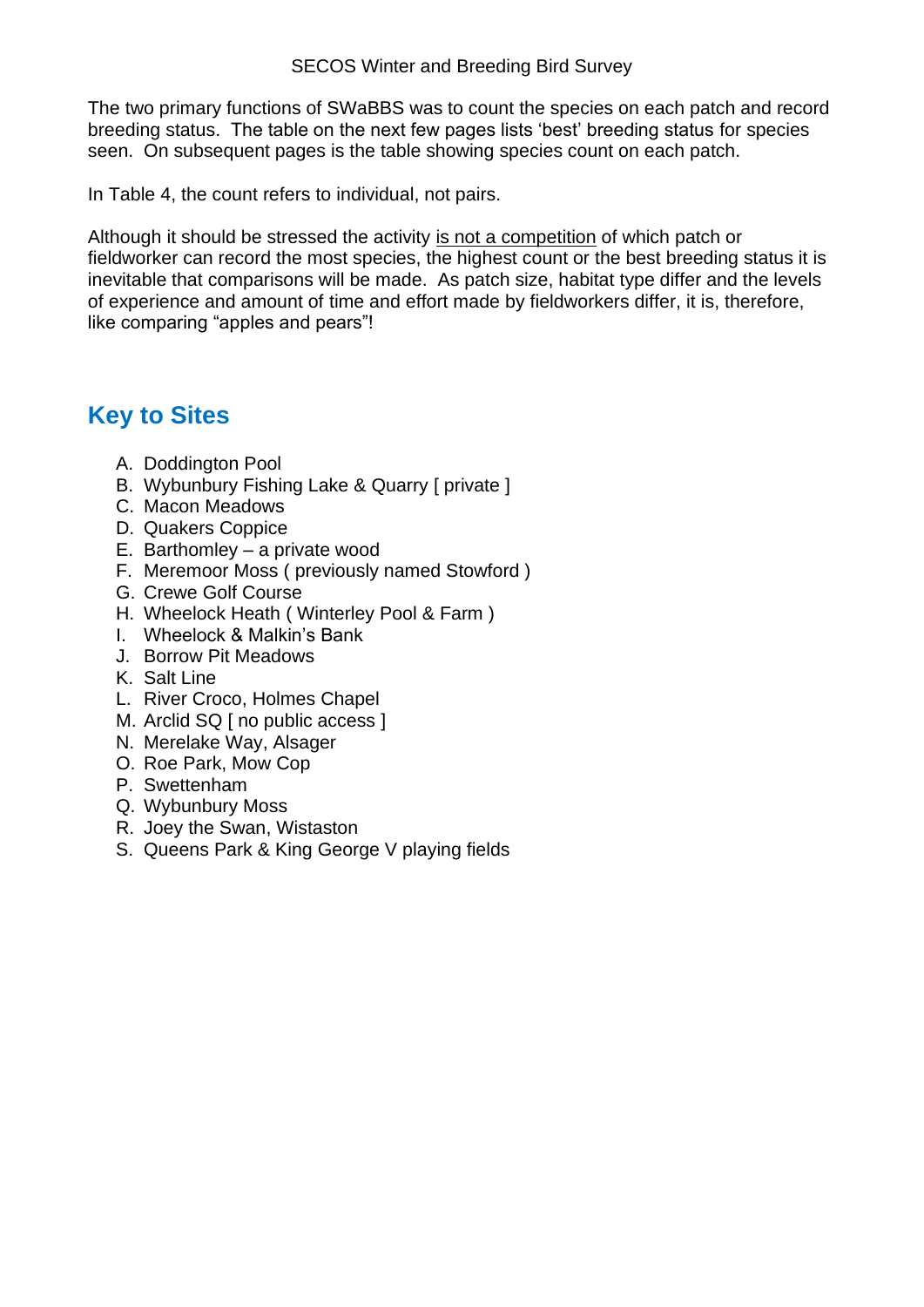Examples of reports sent to fieldworkers after sightings are coded into database

#### <span id="page-17-0"></span>Report – Fieldworkers' patch list - 'short'

## **Macon Meadows (Cheshire, England, United Kingdom)**

18/05/2018 08:30 to 18/05/2018 10:35 Cloud cover: - 0-33%; Rain: - None; Wind: - Calm; Direction: - SW; Temperature: - 8-11'C; Visibility: - Good;

## **Species Name Count**

| Mallard (Anas platyrhynchos)                 | 4                       |
|----------------------------------------------|-------------------------|
| Sparrowhawk (Accipiter nisus)                | $\mathbf 1$             |
| Moorhen (Gallinula chloropus)                | $\overline{c}$          |
| Rock Dove (Feral) (Columba livia 'feral')    | $\overline{c}$          |
| Stock Dove (Columba oenas)                   | $\overline{2}$          |
| Woodpigeon (Columba palumbus)                | 20                      |
| Great Spotted Woodpecker (Dendrocopos major) |                         |
| Hobby (Falco subbuteo)                       | 1                       |
| Magpie (Pica pica)                           | 5                       |
| Rook (Corvus frugilegus)                     | $\mathbf 1$             |
| Carrion Crow (Corvus corone)                 | 3                       |
| <b>Blue Tit (Cyanistes caeruleus)</b>        | 17                      |
| Great Tit (Parus major)                      | 6                       |
| Long-tailed Tit (Aegithalos caudatus)        | 4                       |
| Chiffchaff (Phylloscopus collybita)          | $\overline{\mathbf{4}}$ |
| Blackcap (Sylvia atricapilla)                | 4                       |
| Wren (Troglodytes troglodytes)               | 13                      |
| Nuthatch (Sitta europaea)                    | 1                       |
| <b>Starling (Sturnus vulgaris)</b>           | 14                      |
| Blackbird (Turdus merula)                    | 19                      |
| Song Thrush (Turdus philomelos)              | $\overline{2}$          |
| Robin (Erithacus rubecula)                   | 11                      |
| House Sparrow (Passer domesticus)            |                         |
| Dunnock (Prunella modularis)                 | 3                       |
| Bullfinch (Pyrrhula pyrrhula)                | $\mathbf 1$             |
| Goldfinch (Carduelis carduelis)              | 4                       |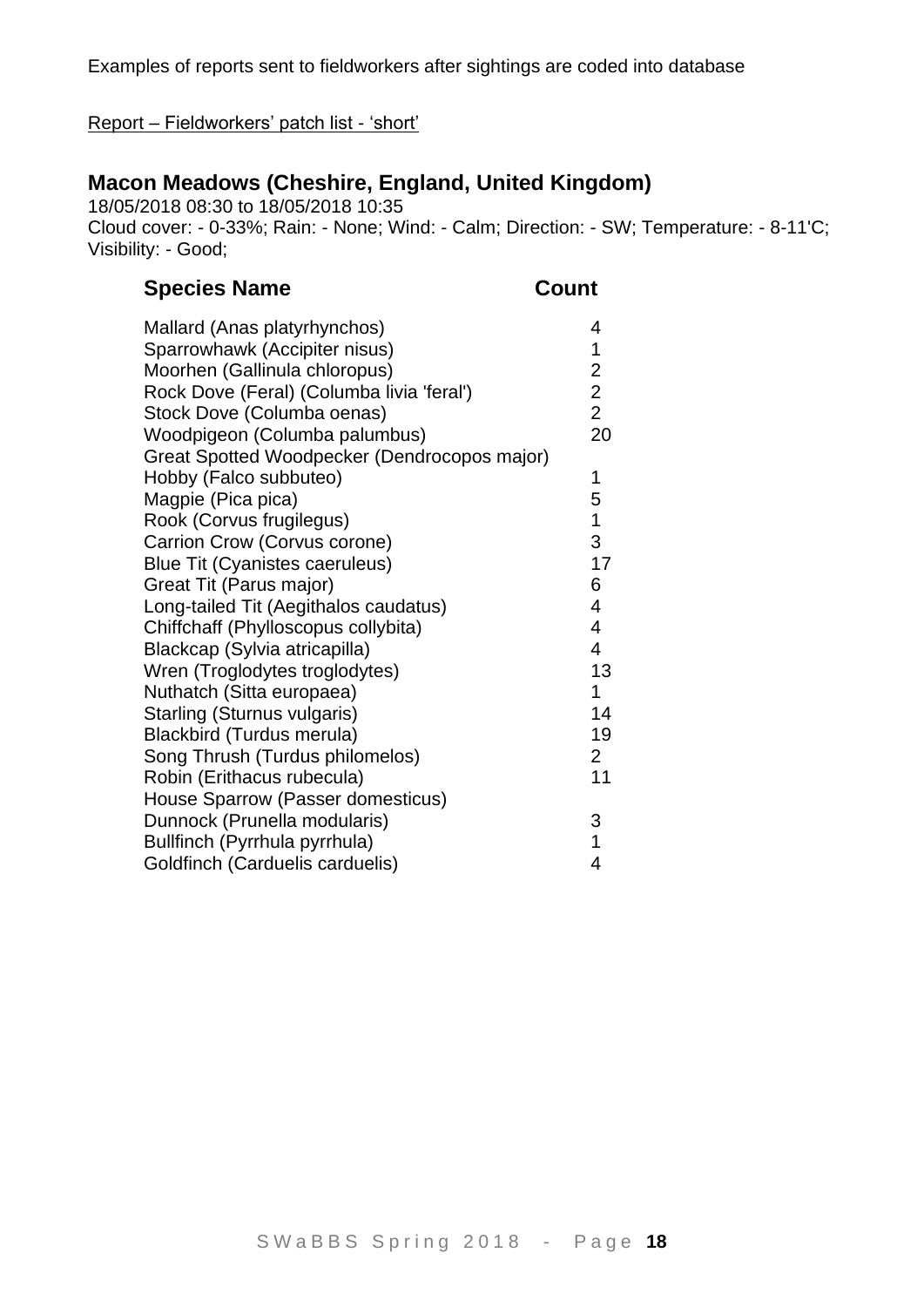#### Report – Fieldworkers' patch list - 'long'

# **Macon Meadows (Cheshire, England, United Kingdom)**

18/05/2018 08:30 to 18/05/2018 10:35

Cloud cover: - 0-33%; Rain: - None; Wind: - Calm; Direction: - SW; Temperature: - 8-11'C; Visibility: - Good;

<span id="page-18-0"></span>

| <b>Species Name</b>                          | Count          | <b>Ages</b>             | <b>Status</b>                          |
|----------------------------------------------|----------------|-------------------------|----------------------------------------|
| Mallard (Anas platyrhynchos)                 | 4              | 1 Female, 3 Males       | P Pair in suitable nesting habitat     |
| Sparrowhawk (Accipiter nisus)                |                |                         | H observed in suitable nesting Habitat |
| Moorhen (Gallinula chloropus)                | $\overline{c}$ |                         | H observed in suitable nesting Habitat |
| Rock Dove (Feral) (Columba livia 'feral')    | $\overline{2}$ |                         | H observed in suitable nesting Habitat |
| Stock Dove (Columba oenas)                   | $\overline{2}$ |                         | H observed in suitable nesting Habitat |
| Woodpigeon (Columba palumbus)                | 20             |                         | H observed in suitable nesting Habitat |
| Great Spotted Woodpecker (Dendrocopos major) |                | new hole seen           |                                        |
| Hobby (Falco subbuteo)                       |                |                         | F In Flight or flying over             |
| Magpie (Pica pica)                           | 5              |                         | H observed in suitable nesting Habitat |
| Rook (Corvus frugilegus)                     |                |                         | FF Feacal sac or Food                  |
| Carrion Crow (Corvus corone)                 | 3              |                         | F In Flight or flying over             |
| Blue Tit (Cyanistes caeruleus)               | 17             |                         | H observed in suitable nesting Habitat |
| Great Tit (Parus major)                      | 6              |                         | H observed in suitable nesting Habitat |
| Long-tailed Tit (Aegithalos caudatus)        | 4              |                         | H observed in suitable nesting Habitat |
| Chiffchaff (Phylloscopus collybita)          | 4              |                         | S Singing male                         |
| Blackcap (Sylvia atricapilla)                | 4              |                         | S Singing male                         |
| Wren (Troglodytes troglodytes)               | 13             |                         | H observed in suitable nesting Habitat |
| Nuthatch (Sitta europaea)                    | 1              |                         | N visiting probable Nest site          |
| Starling (Sturnus vulgaris)                  | 14             |                         |                                        |
| Blackbird (Turdus merula)                    | 19             |                         | FF Feacal sac or Food                  |
| Song Thrush (Turdus philomelos)              | $\overline{2}$ |                         | S Singing male                         |
| Robin (Erithacus rubecula)                   | 11             |                         | S Singing male                         |
| House Sparrow (Passer domesticus)            |                |                         |                                        |
| Dunnock (Prunella modularis)                 | 3              |                         | S Singing male                         |
| Bullfinch (Pyrrhula pyrrhula)                |                | Heard - (contact calls) |                                        |
| Goldfinch (Carduelis carduelis)              | 4              |                         | S Singing male                         |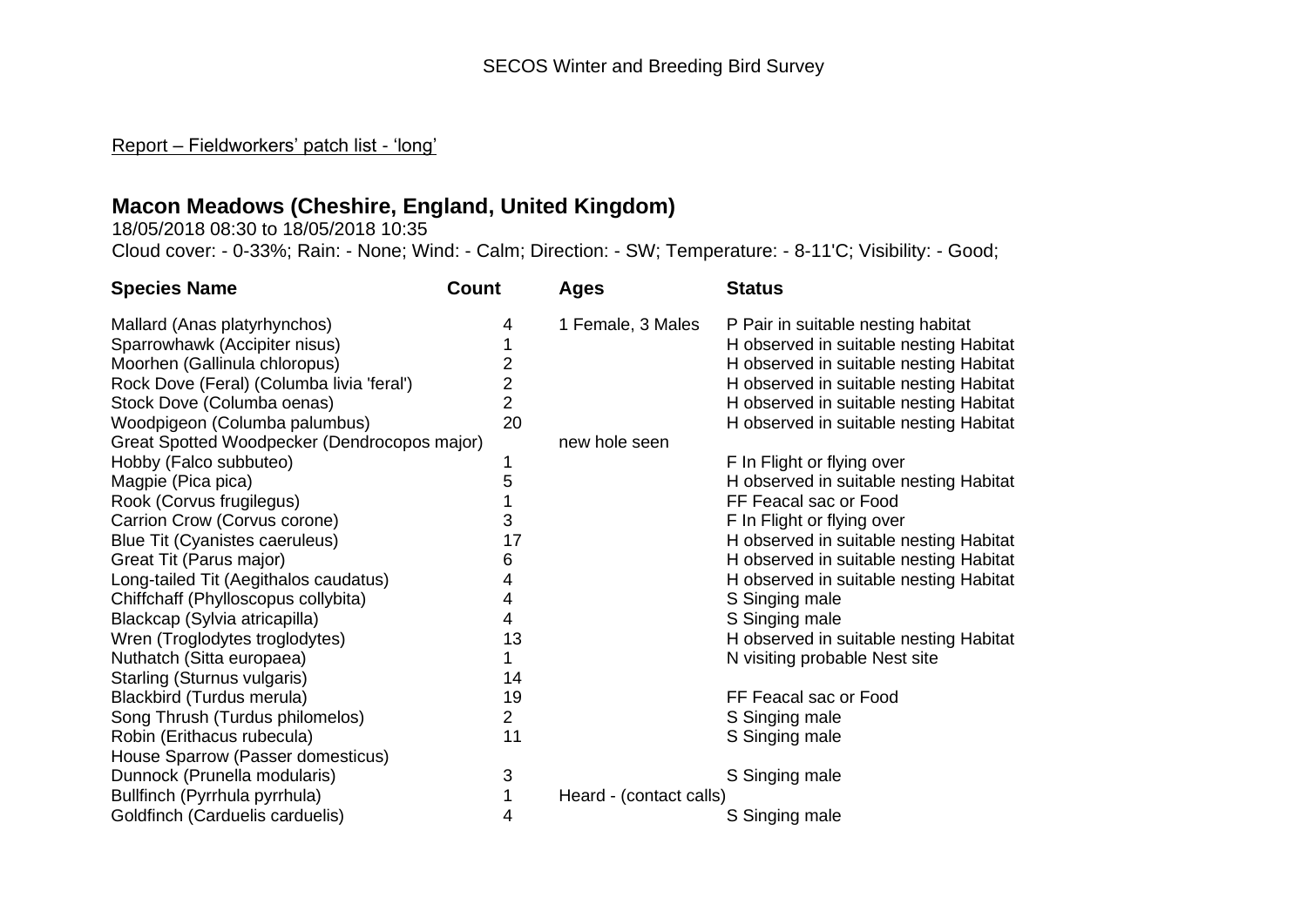## *Tables ( in Systematic Order ) summarising Breeding Status and Count*

<span id="page-19-1"></span><span id="page-19-0"></span>

|                            |           | <b>SJ74</b>  |              |    |   | <b>SJ75</b>             |    |           |     |    |   |   | <b>SJ76</b> | <b>SJ85</b>               |              | 86  |             | Other       |              |
|----------------------------|-----------|--------------|--------------|----|---|-------------------------|----|-----------|-----|----|---|---|-------------|---------------------------|--------------|-----|-------------|-------------|--------------|
|                            | A         | B            | $\mathsf{C}$ | D  | E | F                       | G  | H         |     | J  | К | L | M           | $\boldsymbol{\mathsf{N}}$ | $\mathbf{o}$ | P   | Q           | $\mathbf R$ | $\mathsf{s}$ |
| Canada Goose               | <b>NY</b> | FL.          | F            |    |   | $\overline{\mathsf{H}}$ | H  | FL        |     |    |   | P | <b>FL</b>   | P                         |              |     |             |             | ON           |
| Greylag Goose              | <b>NY</b> | FL.          |              |    |   | H                       |    |           |     | FL |   |   |             |                           |              | F   | F           | F           | H            |
| Mute Swan                  | ON        |              |              |    |   | FL.                     |    | P         |     |    |   |   |             |                           |              |     |             |             | ${\sf P}$    |
| Shelduck                   | D         |              |              |    |   |                         |    |           |     |    |   |   | <b>FL</b>   |                           |              |     |             |             |              |
| Shoveler                   | M         |              |              |    |   |                         |    |           |     |    |   |   | P           |                           |              |     |             |             |              |
| Mallard                    | <b>NY</b> | FL.          | P            | P  | н | F                       | P  | <b>FL</b> | FL. | FL |   | H | FL          | H                         |              | FL. | F           | H           | P            |
| Teal                       | S         |              |              |    |   |                         |    |           |     |    |   |   |             |                           |              |     |             |             |              |
| Pochard                    | S         |              |              |    |   |                         |    |           |     |    |   |   |             |                           |              |     |             |             |              |
| <b>Tufted Duck</b>         | <b>NY</b> | $\mathsf{N}$ |              |    |   |                         |    |           |     |    |   |   | T           |                           |              |     |             |             |              |
| Red-legged Partridge       |           |              |              |    |   |                         |    |           |     |    |   |   |             |                           |              | H   |             |             |              |
| Pheasant                   | H         | $\ast$       |              |    | T | P                       |    |           |     |    |   | H |             |                           | $\mathsf{T}$ | H   | T           |             |              |
| Little Grebe               | <b>NY</b> |              |              |    |   |                         |    |           |     |    |   |   |             |                           |              |     |             |             |              |
| <b>Great Crested Grebe</b> | <b>NY</b> | <b>NE</b>    |              |    |   |                         |    | H         |     |    |   |   | <b>FL</b>   |                           |              |     |             |             |              |
| Grey Heron                 | <b>NY</b> | P            |              | U  |   | $\cup$                  |    | U         | U   |    |   |   |             | H                         |              |     |             |             |              |
| Cormorant                  | U         | FL.          |              |    |   |                         |    |           |     |    |   |   |             |                           |              |     |             |             |              |
| Osprey                     | M         |              |              |    |   |                         |    |           |     |    |   |   |             |                           |              |     |             |             |              |
| <b>Red Kite</b>            | F         |              |              |    |   |                         |    |           |     |    |   |   |             |                           |              |     |             |             |              |
| Sparrowhawk                |           | FL.          | P            |    | Н | F                       |    |           | H   | H  |   |   |             | H                         | H            | H   |             |             |              |
| <b>Buzzard</b>             | <b>NY</b> | FL.          | $\mathsf{T}$ | T. | T | T                       | H  |           | F.  | P  |   | T |             | P                         |              | T.  | T           | <b>NY</b>   |              |
| Moorhen                    | <b>NY</b> | ON           | FL.          | H  |   | <b>FL</b>               | FL | <b>FL</b> | FL. | P  |   |   | H           |                           |              |     | FL.         | ON          | P            |
| Coot                       | <b>NY</b> | <b>FL</b>    |              |    |   | P                       |    | H         |     | H  |   |   | <b>FL</b>   |                           |              |     |             |             | P            |
| Oystercatcher              | <b>NY</b> | FL.          | $\mathsf F$  |    | F | H                       |    |           |     |    |   |   | <b>FL</b>   |                           |              |     | $\mathsf F$ |             |              |
| Lapwing                    | F         | FL.          |              |    |   | H                       |    |           |     |    |   | B |             |                           | H            | Н   |             |             |              |
| Little Ringed Plover       |           |              |              |    |   |                         |    |           |     |    |   |   | <b>FL</b>   |                           |              |     |             |             |              |

### Table 3: Species 'best' Breeding Status (\* indicates species seen but status not recoded)

S W a B B S S p ring 2018 - Page 20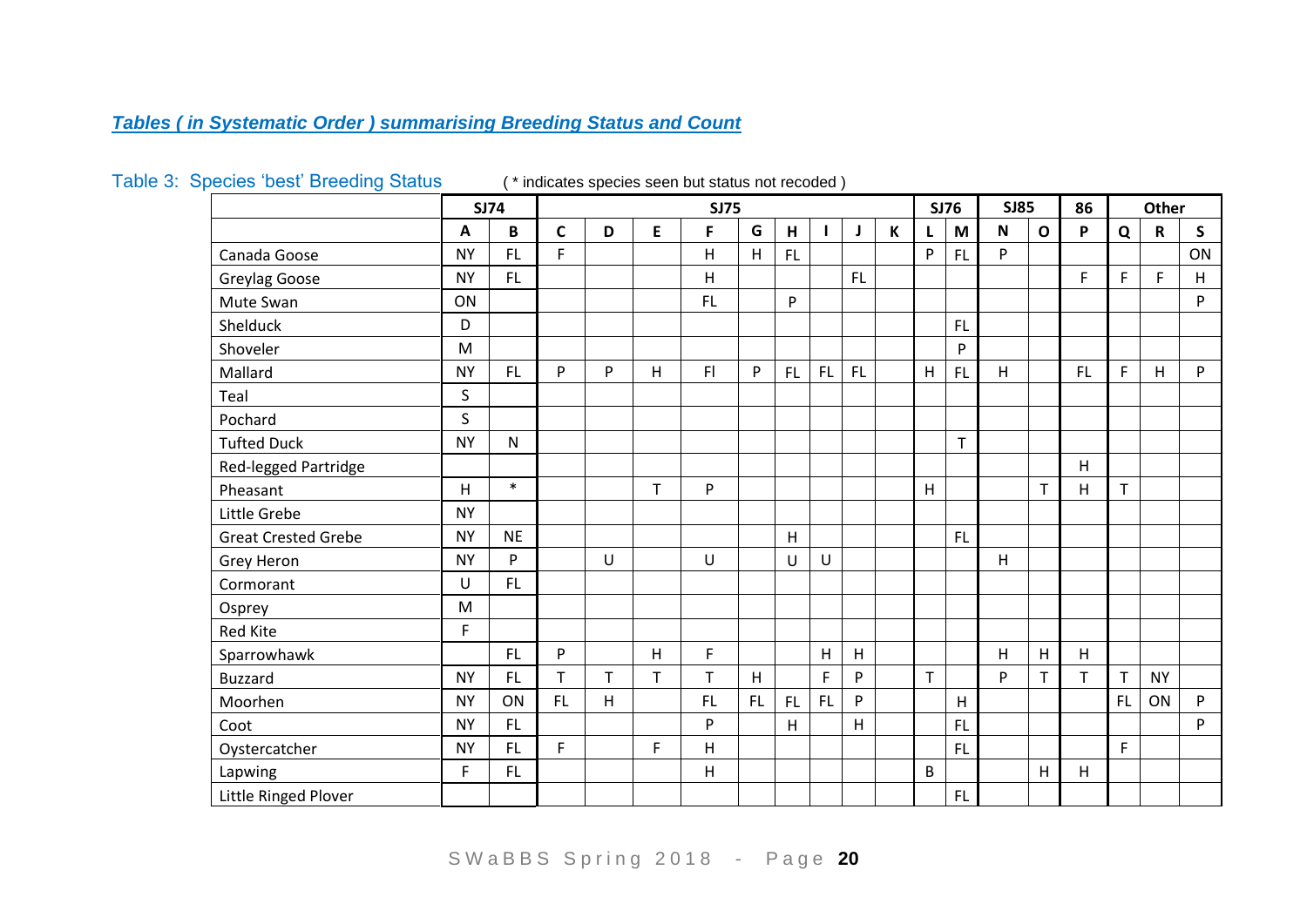# SECOS Winter and Breeding Bird Survey

|                                 |           | <b>SJ74</b> | <b>SJ75</b>  |           |             |           |           |    |                |           |           |   | <b>SJ76</b>  | <b>SJ85</b> |              | 86           | <b>Other</b> |              |             |
|---------------------------------|-----------|-------------|--------------|-----------|-------------|-----------|-----------|----|----------------|-----------|-----------|---|--------------|-------------|--------------|--------------|--------------|--------------|-------------|
|                                 | A         | B           | $\mathsf{C}$ | D         | E           | F         | G         | н  |                | J         | К         | L | M            | $\mathbf N$ | $\mathbf{o}$ | P            | Q            | ${\sf R}$    | S           |
| Common Sandpiper                | M         |             |              |           |             |           |           |    |                |           |           |   |              |             |              |              |              |              |             |
| <b>Black-headed Gull</b>        | $\cup$    |             |              |           |             | F         |           | H  |                |           |           |   |              |             |              |              |              |              |             |
| Yellow-legged Gull              |           |             |              |           |             |           |           |    |                |           |           |   | $\ast$       |             |              |              |              |              |             |
| Lesser Black-backed Gull        | $\cup$    |             | F            | F         |             |           |           |    |                |           |           |   | $\ast$       | F           |              |              |              |              | U           |
| Common Tern                     | U         |             |              |           |             |           |           |    |                |           |           |   |              |             |              |              |              |              |             |
| Rock Dove/White Dove            |           |             |              |           |             |           |           |    |                |           |           |   |              |             |              | $\mathsf{T}$ |              |              |             |
| Feral Pigeon                    |           |             | H            |           |             | H         |           |    |                |           |           |   |              |             |              |              |              |              | H           |
| <b>Stock Dove</b>               | P         |             | N            | FL.       |             | H         | S         | H  |                | $\sf S$   | S         |   |              | ON          |              |              | T            |              | H           |
| Woodpigeon                      | <b>UN</b> | Α           | N            | H         | T           | Η         | D         | Н  | S              | ${\sf P}$ | D         | B |              | FL.         | T            | B            | $\mathsf T$  | ON           | H           |
| <b>Collared Dove</b>            | P         |             | H            |           |             | H         |           | H  | B              |           |           | H |              | P           | H            | S            |              | ON           | H           |
| Cuckoo                          |           | $\sf S$     |              |           |             |           |           |    |                |           |           |   |              |             |              | S            |              |              |             |
| Tawny Owl                       |           |             |              |           |             |           |           |    |                |           |           |   |              | H           |              |              |              | FL           |             |
| Little Owl                      | P         |             |              |           |             |           |           |    |                |           |           |   |              |             |              |              |              |              |             |
| Swift                           | U         |             | F            |           |             |           |           |    | $\overline{F}$ | H         |           | H |              | ON          | F            | H            | F            |              | F.          |
| Kingfisher                      | $\ast$    |             | FF           |           |             |           |           |    |                |           |           |   |              |             |              | H            |              | $\, {\bf P}$ |             |
| <b>Great Spotted Woodpecker</b> | <b>NY</b> |             | FL           | <b>NY</b> | $\mathsf T$ | N         | FL        |    |                | H         | Н         | S |              | FF          | $\mathsf{T}$ | S            | $\mathsf T$  | $\mathsf{T}$ | $\mathsf T$ |
| Green Woodpecker                |           |             |              |           |             |           |           |    |                |           | S         |   | $\ast$       |             | D            |              | S            |              |             |
| Kestrel                         | P         |             |              |           |             | T         |           |    |                | FF.       |           | H | FF           |             |              | H            |              |              |             |
| Hobby                           |           |             | F            |           |             |           |           |    |                |           |           |   | $\ast$       |             |              |              |              |              |             |
| Peregrine                       | H         |             |              |           |             |           |           |    |                |           |           |   |              |             |              |              |              |              |             |
| Jay                             | P         |             | H            |           | T           |           | H         |    | H              | H         | <b>FL</b> | T |              | P           | H            | $\mathsf{P}$ | $\mathsf T$  | FL           |             |
| Magpie                          | P         | B           | FL.          | FL.       | <b>NY</b>   | FL.       | P         | H  | $\mathsf{P}$   | <b>FL</b> | H         | P |              | ON          | $\mathsf T$  | H            | <b>FL</b>    | FL.          | $\mathsf T$ |
| Jackdaw                         | <b>NY</b> | B           | H            | N         | $\mathsf T$ | H         | B         | H  | N              | ${\sf P}$ | $\sf H$   | T | $\ast$       | ON          | H            | H            | N            | <b>NY</b>    |             |
| Rook                            | P         |             | F            |           |             |           | <b>NY</b> |    |                |           |           |   | $\mathsf{N}$ |             |              | H            |              | <b>NY</b>    |             |
| <b>Carrion Crow</b>             | P         | H           | FL.          | N         | $\mathsf T$ | <b>FL</b> | P         | Co | <b>FL</b>      | ${\sf P}$ | $\sf H$   | B |              | FL          | A            | B            | B            | ${\sf P}$    | $\mathsf T$ |
| Raven                           | <b>NY</b> | FL.         |              |           |             |           |           |    |                |           |           | H | <b>FL</b>    | P           |              |              |              |              |             |
| Coal Tit                        | P         | H           |              | Н         |             | <b>FL</b> | S         |    |                |           | $\sf H$   |   |              | <b>FL</b>   | T            | $\mathsf{P}$ | $\mathsf T$  | FL           |             |
| <b>Blue Tit</b>                 | <b>NY</b> | FL.         | FL           | <b>FL</b> | <b>FL</b>   | FL.       | FF.       | P  | FL             | FF        | FF        | B |              | FL.         | <b>FL</b>    | <b>FL</b>    | <b>FL</b>    | <b>NE</b>    | FL          |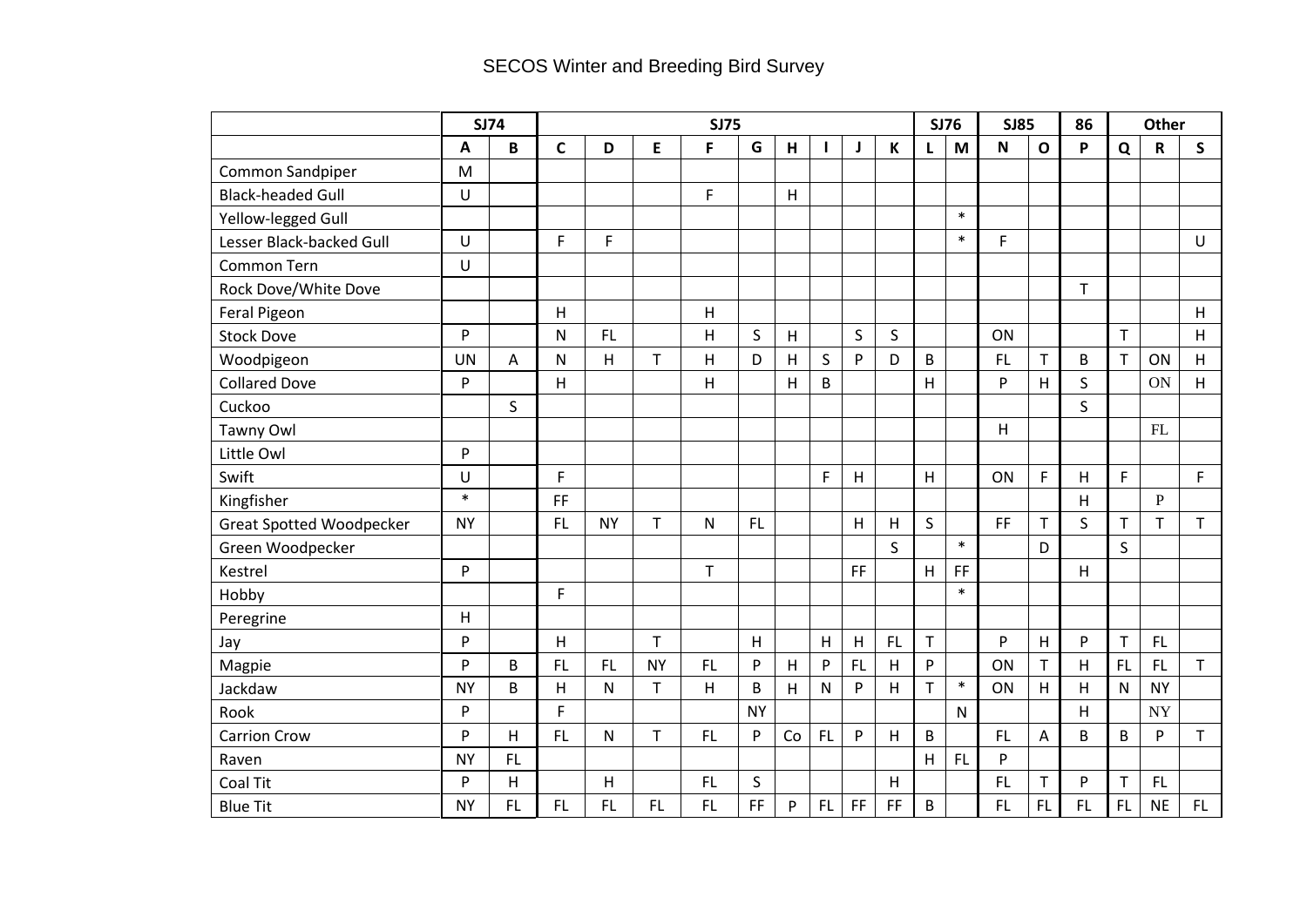|                       | <b>SJ74</b>  |     | <b>SJ75</b>  |           |              |           |           |   |           |              |              | <b>SJ76</b>  |              | <b>SJ85</b> |              | 86        | Other        |             |                           |
|-----------------------|--------------|-----|--------------|-----------|--------------|-----------|-----------|---|-----------|--------------|--------------|--------------|--------------|-------------|--------------|-----------|--------------|-------------|---------------------------|
|                       | A            | B   | $\mathsf{C}$ | D         | E            | F         | G         | H | ш         | J            | $\mathsf K$  | L            | M            | N           | $\mathbf{o}$ | P         | Q            | $\mathbf R$ | $\mathsf{S}$              |
| <b>Great Tit</b>      | <b>NY</b>    | FL. | FL           | <b>FL</b> | FL.          | FL.       | FF        | S | P         | FF           | FF           | P            |              | <b>FL</b>   | <b>FL</b>    | <b>FL</b> | <b>FL</b>    | <b>NE</b>   | FL.                       |
| Skylark               | $\mathsf{S}$ |     |              |           |              | D         |           |   |           |              |              |              |              | S           |              |           |              |             |                           |
| Sand Martin           | U            |     |              |           |              |           |           |   |           |              |              |              | $\mathsf{N}$ |             |              |           |              |             |                           |
| Swallow               | <b>NY</b>    |     |              |           | F            | F.        | H         | B | H         | H            | H            | H            |              | ON          | F            | N         | F            |             | F.                        |
| <b>House Martin</b>   | <b>NY</b>    | FL. |              | F         | F            |           |           |   | н         |              |              | р            |              | ON          |              |           | F            |             |                           |
| Long-tailed Tit       | P            | H   | FL.          | FL        | FL.          | FL.       | P         |   | <b>FL</b> | H            | P            | T            |              | B           | <b>FL</b>    | P         | <b>FL</b>    | FL.         | H                         |
| <b>Willow Warbler</b> |              | S   | S            |           |              | S         |           |   |           |              |              | S            | T            | S           |              | S         | T            |             |                           |
| Chiffchaff            | $\mathsf{S}$ | S   | S.           | S         | S            | FL.       | T.        |   | S         | $\mathsf{N}$ | FF           | $\mathsf{T}$ | T            | FF          | T            | S         | <b>FL</b>    | <b>NY</b>   | S.                        |
| Sedge Warbler         |              |     |              |           |              | FF        |           |   |           |              |              |              | $\ast$       |             |              |           |              |             |                           |
| <b>Reed Warbler</b>   | ON           |     |              |           |              | S         |           |   |           |              |              |              |              |             |              |           |              |             |                           |
| Blackcap              | <b>NY</b>    | P   | <b>FL</b>    | <b>FL</b> | <b>FL</b>    | <b>FL</b> | T         | S | $\sf S$   | P            | P            | P            | $\mathsf T$  | <b>FL</b>   | FL           | Α         | T            | <b>NY</b>   | S.                        |
| Garden Warbler        |              |     |              |           |              |           |           |   |           | S            | S            |              | T            | S           |              | S         |              |             |                           |
| Lesser Whitethroat    |              |     |              |           |              | H         |           |   |           |              |              |              | $\ast$       |             |              |           |              |             |                           |
| Whitethroat           |              |     | M            | S         |              | <b>FF</b> |           |   |           | <b>FF</b>    |              | P            | FL.          | ${\sf P}$   |              |           | FF           |             |                           |
| Goldcrest             |              | P   | S            | T         | $\mathsf{T}$ | <b>FL</b> | B         |   | H         |              | H            | H            |              | S           | $\mathsf S$  | P         | <b>FL</b>    |             | $\mathsf T$               |
| Wren                  | <b>NY</b>    | S   | <b>FF</b>    | T         | $\mathsf{N}$ | FL        | <b>FL</b> | S | S         | $\mathsf{N}$ | $\mathsf{T}$ | A            |              | ${\sf P}$   | $\mathsf{T}$ | Α         | $\mathsf{T}$ | <b>NY</b>   | T.                        |
| Nuthatch              | S            |     | <b>NY</b>    | <b>FL</b> | <b>FL</b>    |           | S         |   | S         | S            | H            | S            |              | $\mathsf S$ | <b>FL</b>    | S         | $\top$       | ON          | T                         |
| Treecreeper           | P            |     | T            | T.        | <b>FF</b>    |           | H         |   |           |              |              | P            |              | P           | $\mathsf{T}$ | P         | <b>FL</b>    | ON          |                           |
| <b>Starling</b>       | P            |     | H            |           |              |           | H         |   | <b>FL</b> | H            |              | H            |              | FL.         |              | P         | F            | FL.         | H                         |
| Blackbird             | <b>NY</b>    | Α   | FL.          | FL        | $\mathsf T$  | <b>FL</b> | T         | Α | FF        | FF.          | FF           | D            |              | FL.         | FL           | <b>FL</b> | <b>FL</b>    | FL.         | B                         |
| Fieldfare             |              |     |              |           |              |           |           |   |           |              |              |              |              | $\ast$      |              |           |              |             |                           |
| Redwing               |              |     |              |           | M            |           |           |   |           |              |              |              |              |             |              |           |              |             |                           |
| Song Thrush           | S            |     | <b>FL</b>    | N         | T.           | B         | T         |   | S         | P            | T            | S            |              | <b>FL</b>   | $\mathsf{T}$ | S         | $\mathsf T$  | FL.         | S                         |
| Mistle Thrush         | <b>NY</b>    |     |              | N         | $\mathsf{N}$ | N         | S         |   |           |              |              |              |              | FF          |              | H         | T            | T.          | $\boldsymbol{\mathsf{A}}$ |
| Spotted Flycatcher    |              |     |              |           |              |           |           |   |           |              |              |              |              |             | H            |           |              |             |                           |
| Robin                 | H            | FF. | FL.          | FL        | FL.          | FL        | FF.       | S | <b>FL</b> | FL.          | <b>FL</b>    | T            |              | <b>FL</b>   | $\mathsf{T}$ | <b>FL</b> | FL           | ON          | H                         |
| Redstart              |              |     |              |           |              |           |           |   |           |              |              | M            |              |             |              |           |              |             |                           |
| Wheatear              |              |     |              |           |              | M         |           |   |           |              |              | P            |              |             |              |           |              |             |                           |

S W a B B S S p r in g 2018 - Page 22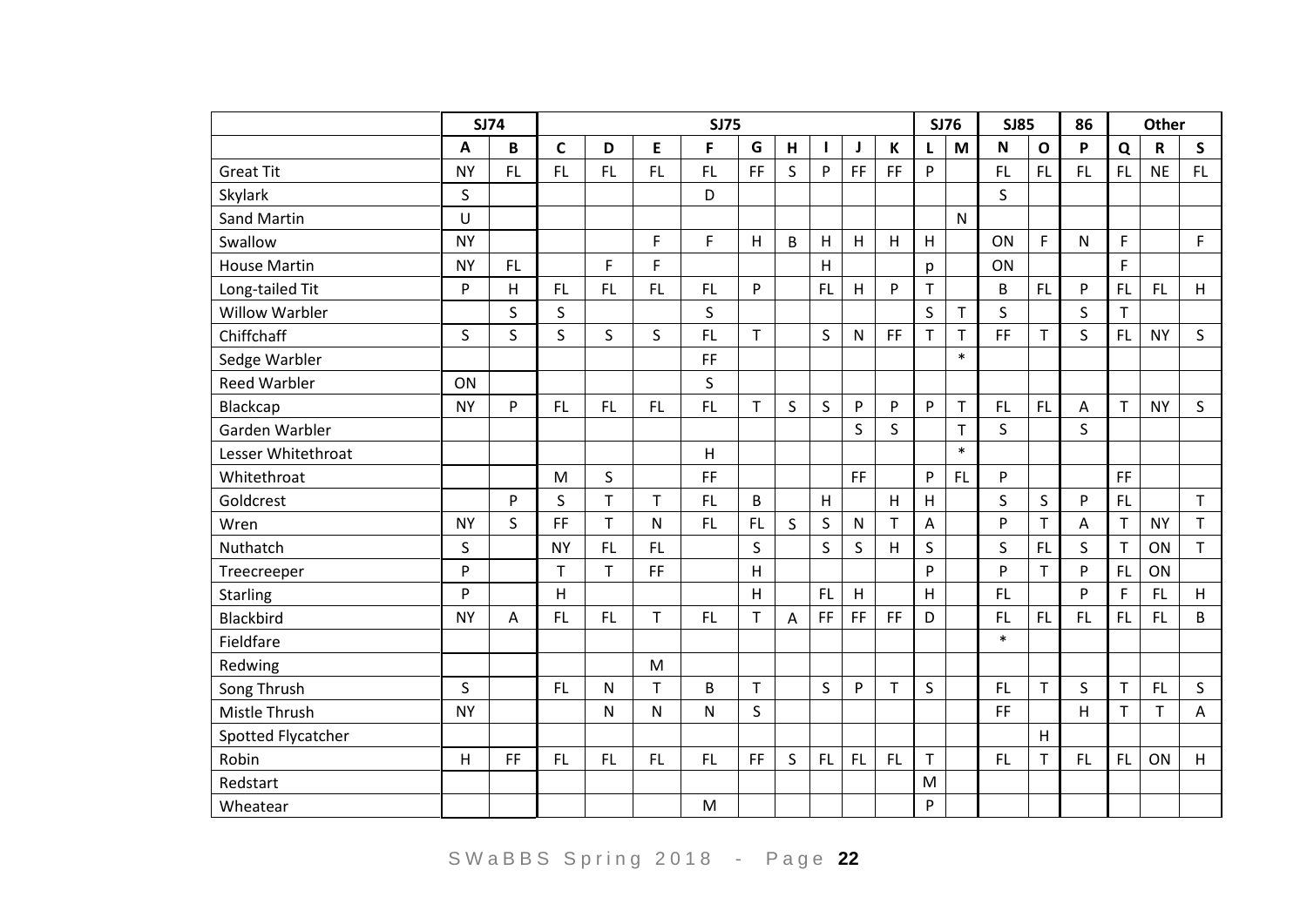# SECOS Winter and Breeding Bird Survey

|                       | <b>SJ74</b> |   | <b>SJ75</b>  |                 |    |           |    |    |              | <b>SJ76</b> |    | <b>SJ85</b> |        | 86        | Other        |   |              |            |                 |
|-----------------------|-------------|---|--------------|-----------------|----|-----------|----|----|--------------|-------------|----|-------------|--------|-----------|--------------|---|--------------|------------|-----------------|
|                       | A           | B | С            | D               | E  | F         | G  | н  |              |             | К  | L           | M      | N         | $\mathbf 0$  | P | Q            | R          | S.              |
| House Sparrow         |             | н | н            |                 |    |           | H  | н  | P            |             | ON | B           |        | <b>FL</b> | <b>FL</b>    | B | T            | FL.        | н               |
| <b>Tree Sparrow</b>   |             |   |              |                 |    |           |    |    |              |             |    |             | N      | ON        |              |   |              |            |                 |
| <b>Dunnock</b>        | P           | S | $\mathbf{r}$ | $\mathbf{\tau}$ | ᠇  | <b>FL</b> | S  |    | <b>FL</b>    | S.          | S  | T.          |        | FL.       | T.           | S | T            | ON         | T               |
| Grey Wagtail          |             |   |              |                 |    |           |    |    | н            |             |    |             |        |           |              | н |              | ${\rm FL}$ | $\mathbf{r}$    |
| <b>Yellow Wagtail</b> | н           |   |              |                 |    |           |    |    |              |             |    |             |        |           |              |   |              |            |                 |
| Pied Wagtail          | <b>NY</b>   |   |              |                 |    |           | FF | FF | $\mathsf{N}$ |             |    | H           |        | P         |              | н |              |            | $\mathbf{\tau}$ |
| Chaffinch             | P           | S | P            | $\mathbf \tau$  | P. | т         | S  | S  | S            | S           | P  | P           |        | FL.       | H            | N | T.           |            | P               |
| <b>Brambling</b>      |             |   |              |                 |    |           |    |    |              |             |    |             |        |           |              | M |              |            |                 |
| <b>Bullfinch</b>      |             |   | P            | S               | S  | <b>FL</b> |    |    | н            | P           |    |             |        | <b>FL</b> | $\mathsf{T}$ | S |              | P          |                 |
| Greenfinch            |             |   | S            |                 |    | т         |    |    | P            |             | н  | P           |        | <b>FL</b> | T            | S | T            | н          | P               |
| Linnet                |             |   |              |                 |    | N         |    |    | н            |             |    |             |        | P         |              | S |              |            |                 |
| Lesser Redpoll        |             |   |              |                 |    |           |    |    |              |             |    |             |        |           |              | н |              |            |                 |
| Goldfinch             | <b>NY</b>   | S | P            | $\mathbf{\tau}$ |    | <b>FL</b> | P  | H  | Н            | P           | H  | T           |        | <b>FF</b> | $\mathsf{T}$ | P | <b>FL</b>    | FL.        | P               |
| Yellowhammer          |             |   |              |                 |    | S         |    |    |              |             |    | Н           | $\ast$ |           |              |   |              |            |                 |
| <b>Reed Bunting</b>   | <b>NY</b>   |   |              |                 |    | <b>NY</b> |    |    |              | S           |    | н           |        | H         |              |   | $\mathbf{T}$ |            |                 |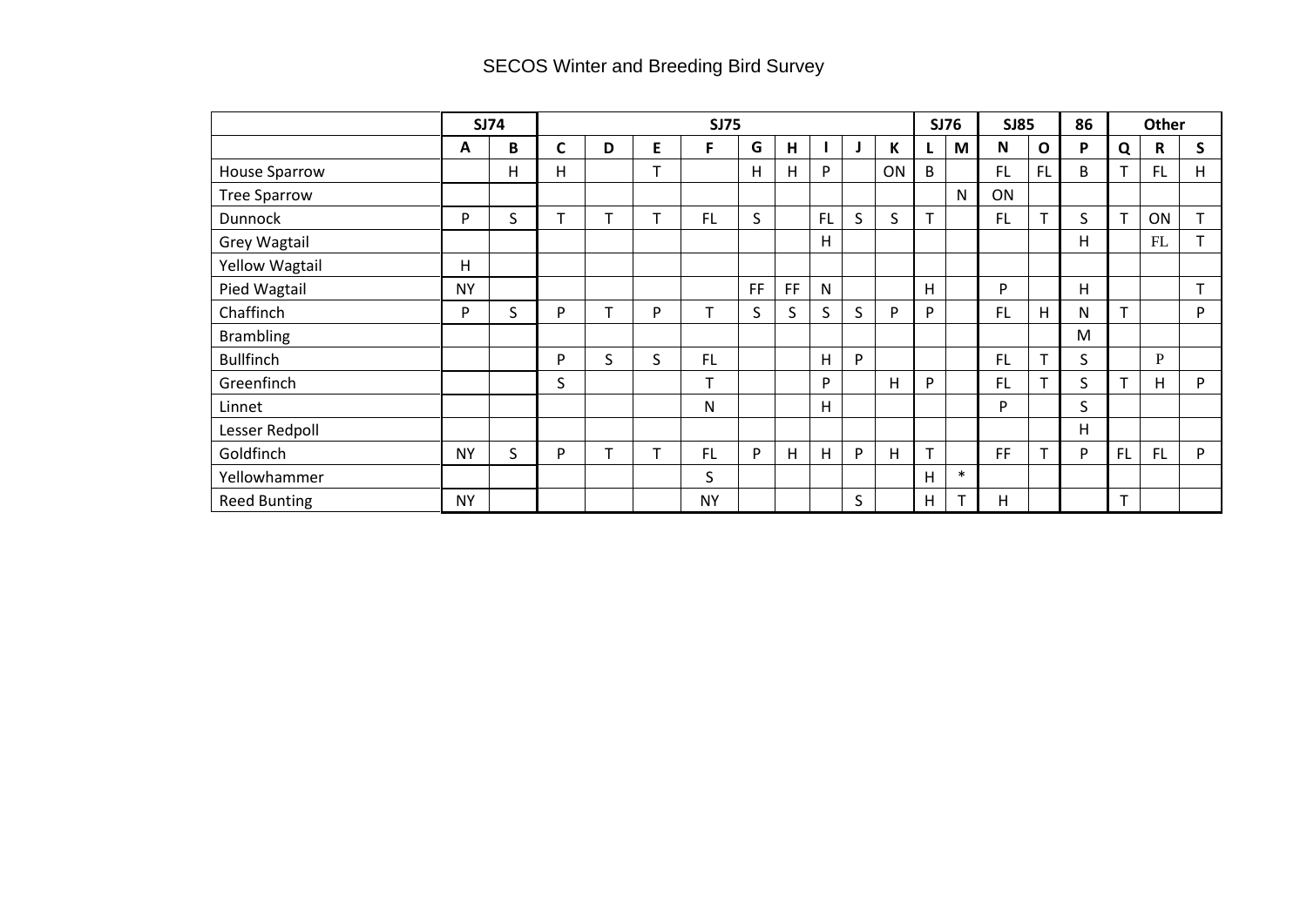## *Tables ( in Systematic Order ) summarising Breeding Status and Count*

Table 4: Species Count per patch (\* indicates species seen but count not recoded )

<span id="page-23-1"></span><span id="page-23-0"></span>

|                            |                | <b>SJ74</b>    |                | <b>SJ75</b>    |              |                |                |                |                |              |                |              |                | <b>SJ76</b> |              |                |                | <b>SJ85</b>    |                |                         |  | <b>Others</b> |  |  |
|----------------------------|----------------|----------------|----------------|----------------|--------------|----------------|----------------|----------------|----------------|--------------|----------------|--------------|----------------|-------------|--------------|----------------|----------------|----------------|----------------|-------------------------|--|---------------|--|--|
|                            | $\#$           | A              | $\pmb B$       | $\mathsf{C}$   | D            | $\mathsf E$    | F              | G              | H              | $\mathbf{I}$ | J              | $\mathsf{K}$ |                | M           | $\mathsf{N}$ | $\mathbf O$    | P              | $\mathbf Q$    | $\mathbf R$    | $\mathsf{s}$            |  |               |  |  |
| Canada Goose               | 11             | 128            | 6              | $\overline{2}$ |              |                | $\overline{2}$ | $\overline{2}$ | 25             |              |                |              | 17             | 72          | 6            |                |                | $\overline{2}$ |                | 81                      |  |               |  |  |
| Greylag Goose              | $\overline{7}$ | 15             | 13             |                |              |                | 15             |                |                |              | $\overline{2}$ |              |                |             |              |                | $\mathbf{1}$   |                | $\overline{2}$ | $\overline{3}$          |  |               |  |  |
| Mute Swan                  | $\overline{4}$ | 59             |                |                |              |                | 3              |                | $\overline{2}$ |              |                |              |                |             |              |                |                |                |                | $\overline{2}$          |  |               |  |  |
| <b>Shelduck</b>            | $\overline{2}$ | 9              |                |                |              |                |                |                |                |              |                |              |                | 5           |              |                |                |                |                |                         |  |               |  |  |
| Mandarin Duck              | $\mathbf{1}$   |                |                |                |              |                |                |                |                |              |                |              |                | $\ast$      |              |                |                |                |                |                         |  |               |  |  |
| Shoveler                   |                | $\overline{2}$ |                |                |              |                |                |                |                |              |                |              |                |             |              |                |                |                |                |                         |  |               |  |  |
| Gadwall                    |                | 158            |                |                |              |                |                |                |                |              |                |              |                |             |              |                |                |                |                |                         |  |               |  |  |
| Mallard                    | 14             |                | 10             | $\overline{7}$ |              | $\mathbf{1}$   | 11             | 8              | 44             | 26           | 4              |              | $\overline{4}$ |             | $\mathbf{1}$ |                | 8              | 8              | 5              | 65                      |  |               |  |  |
| Teal                       |                | $\overline{2}$ |                |                |              |                |                |                |                |              |                |              |                |             |              |                |                |                |                |                         |  |               |  |  |
| Pochard                    |                | $\overline{2}$ |                |                |              |                |                |                |                |              |                |              |                |             |              |                |                |                |                |                         |  |               |  |  |
| <b>Tufted Duck</b>         | 3              | 110            | 8              |                |              |                |                |                |                |              |                |              |                | 10          |              |                |                |                |                |                         |  |               |  |  |
| Red-legged Partridge       | $\mathbf{1}$   |                |                |                |              |                |                |                |                |              |                |              |                |             |              |                | 5              |                |                |                         |  |               |  |  |
| Pheasant                   | 8              | $\overline{2}$ | $\overline{2}$ |                |              | 3              | 14             |                |                |              |                |              | $\overline{2}$ |             |              | $\overline{7}$ | 9              | 9              |                |                         |  |               |  |  |
| Little Grebe               | 1              | 8              |                |                |              |                |                |                |                |              |                |              |                |             |              |                |                |                |                |                         |  |               |  |  |
| <b>Great Crested Grebe</b> | $\overline{4}$ | 39             | 8              |                |              |                |                |                | 1              |              |                |              |                | 10          |              |                |                |                |                |                         |  |               |  |  |
| Grey Heron                 | $\overline{7}$ | 10             | 3              |                | $\mathbf{1}$ |                | 5              |                | $\mathbf{1}$   | 3            |                |              |                |             | $\mathbf{1}$ |                |                |                |                |                         |  |               |  |  |
| Cormorant                  | $\overline{2}$ | 10             | $\overline{3}$ |                |              |                |                |                |                |              |                |              |                |             |              |                |                |                |                |                         |  |               |  |  |
| Osprey                     |                | $\mathbf{1}$   |                |                |              |                |                |                |                |              |                |              |                |             |              |                |                |                |                |                         |  |               |  |  |
| Sparrowhawk                | $\overline{7}$ |                |                | $\overline{2}$ |              |                | $\mathbf{1}$   |                |                | $\mathbf{1}$ | $\mathbf{1}$   |              |                |             | $\mathbf{1}$ | $\mathbf{1}$   | $\mathbf{1}$   |                |                |                         |  |               |  |  |
| <b>Red Kite</b>            |                | $\mathbf{1}$   |                |                |              |                |                |                |                |              |                |              |                |             |              |                |                |                |                |                         |  |               |  |  |
| <b>Buzzard</b>             | 15             | 7              | 1              |                | $\mathbf{1}$ | $\overline{2}$ | $\overline{7}$ | $\overline{2}$ |                | $\mathbf{1}$ | $\overline{2}$ |              | 6              |             | 5            | $\overline{2}$ | $\overline{7}$ | $\overline{2}$ | 3              |                         |  |               |  |  |
| Moorhen                    | 12             | 13             | 3              | 6              |              |                | $\overline{2}$ | 4              | $\overline{2}$ | 4            | 3              |              |                | $\ast$      |              |                |                | 5              |                | $\overline{\mathbf{4}}$ |  |               |  |  |

S W a B B S S p ring 2018 - Page 24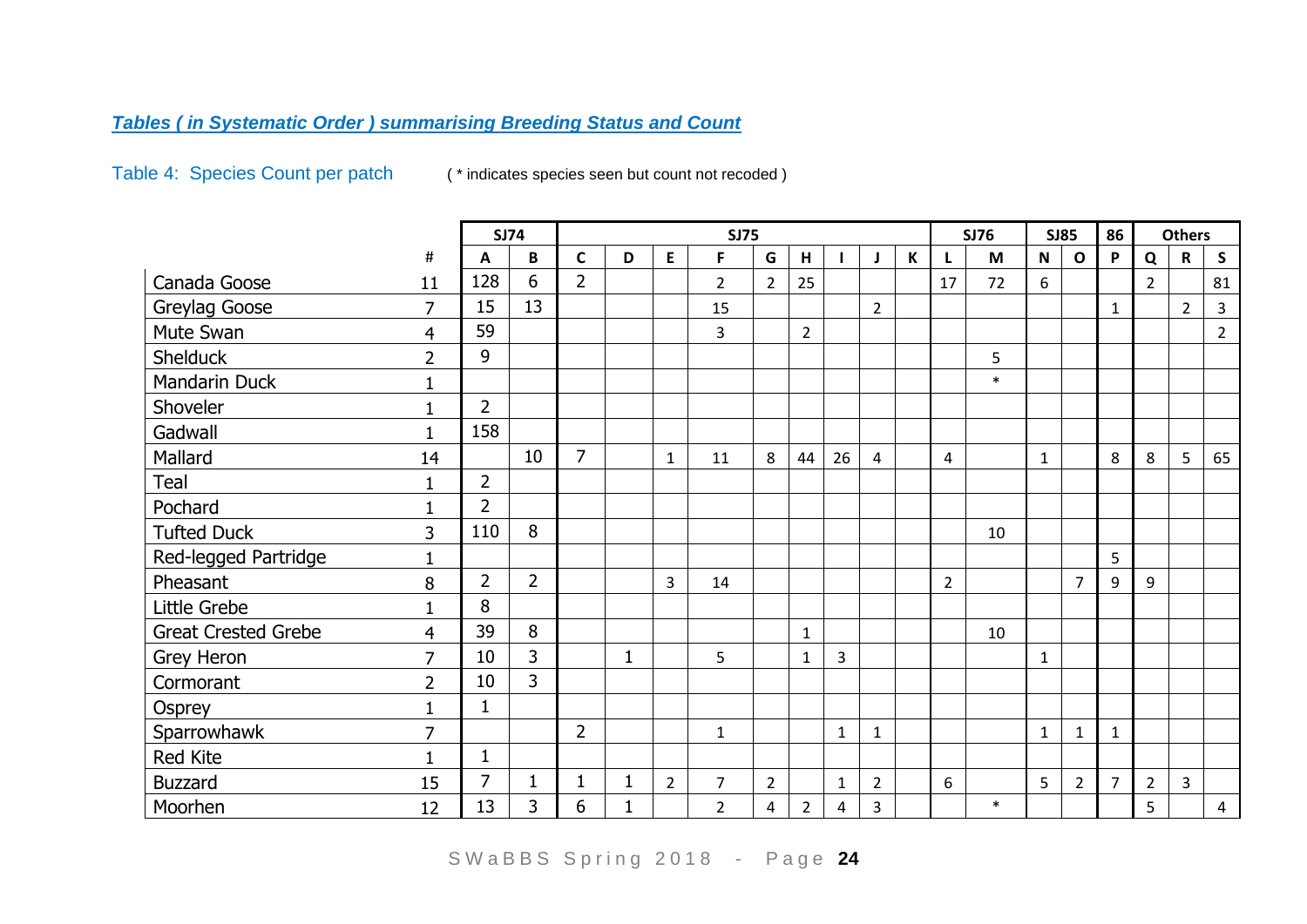|                                 |                |                | <b>SJ74</b>    | <b>SJ75</b>    |      |                |                |                |                |                |                |                |                | <b>SJ76</b>    | <b>SJ85</b>    |                | 86             | <b>Others</b>  |              |                |
|---------------------------------|----------------|----------------|----------------|----------------|------|----------------|----------------|----------------|----------------|----------------|----------------|----------------|----------------|----------------|----------------|----------------|----------------|----------------|--------------|----------------|
|                                 |                | A              | B              | $\mathsf{C}$   | D    | E              | F              | G              | H              | L              | J              | К              | L              | M              | $\mathsf{N}$   | $\mathbf{o}$   | P              | $\mathbf Q$    | $\mathbf R$  | $\mathsf S$    |
| Coot                            | $\overline{7}$ | 453            | $\overline{7}$ |                |      |                | 3              |                | 5              |                | $\mathbf{1}$   |                |                | 18             |                |                |                |                |              | 3              |
| Oystercatcher                   | $\overline{7}$ | 6              | $\mathbf{1}$   | $\mathbf{1}$   |      | $\mathbf{1}$   | $\overline{2}$ |                |                |                |                |                |                | 6              |                |                |                | $\mathbf{1}$   |              |                |
| Lapwing                         | 6              | $\mathbf{1}$   | $\overline{2}$ |                |      |                | 3              |                |                |                |                |                | $\overline{4}$ |                |                | $\mathbf{1}$   | $\mathbf{1}$   |                |              |                |
| Little Ringed Plover            | 1              |                |                |                |      |                |                |                |                |                |                |                |                | $\overline{7}$ |                |                |                |                |              |                |
| Common Sandpiper                | 1              | $\overline{2}$ |                |                |      |                |                |                |                |                |                |                |                |                |                |                |                |                |              |                |
| <b>Black-headed Gull</b>        | 3              | 39             |                |                |      |                | 50             |                | 28             |                |                |                |                |                |                |                |                |                |              |                |
| Yellow-legged Gull              | $\mathbf{1}$   |                |                |                |      |                |                |                |                |                |                |                |                | 3              |                |                |                |                |              |                |
| Lesser Black-backed Gull        | $\overline{7}$ | $\overline{2}$ |                | 5              | 11   | $\overline{2}$ | 3              |                |                |                |                |                |                | $\ast$         |                |                |                |                |              | 10             |
| <b>Common Tern</b>              | $\mathbf{1}$   | 4              |                |                |      |                |                |                |                |                |                |                |                |                |                |                |                |                |              |                |
| Rock Dove/White Dove            | $\mathbf{1}$   |                |                |                |      |                |                |                |                |                |                |                |                |                |                |                | 10             |                |              |                |
| Feral Pigeon                    | 3              |                |                | $\overline{2}$ |      |                | 3              |                |                |                |                |                |                |                |                |                |                |                |              | 3              |
| <b>Stock Dove</b>               | 11             | $\overline{2}$ |                | $\overline{2}$ | 13   |                | $\overline{2}$ | $\overline{2}$ | $\mathbf{1}$   |                | $\overline{2}$ | $\mathbf{1}$   |                |                | $\overline{2}$ |                |                | $\overline{2}$ |              | $\overline{3}$ |
| Wood Pigeon                     | 18             | 47             | $\overline{7}$ | 32             | 6    | 22             | 20             | 14             | $\overline{2}$ | 19             | $\overline{7}$ | 13             | 40             |                | 31             | 17             | 13             | 21             | 29           | 19             |
| <b>Collared Dove</b>            | 11             | 4              |                | $\overline{2}$ |      | $\overline{2}$ | $\overline{2}$ |                | $\mathbf{1}$   | 1              |                |                | $\overline{2}$ |                | $\overline{2}$ | 1              | $\overline{3}$ |                |              | 3              |
| Cuckoo                          | $\overline{2}$ |                | $\mathbf{1}$   |                |      |                |                |                |                |                |                |                |                |                |                |                | $\mathbf{1}$   |                |              |                |
| Tawny Owl                       | $\mathbf{1}$   |                |                |                |      |                |                |                |                |                |                |                |                |                | $\mathbf{1}$   |                |                |                |              |                |
| Little Owl                      | $\mathbf{1}$   | $\mathbf{1}$   |                |                |      |                |                |                |                |                |                |                |                |                |                |                |                |                |              |                |
| Swift                           | 10             | 6              |                | $\mathbf{1}$   |      |                |                |                |                | 1              | $\overline{2}$ |                | $\overline{2}$ |                | 8              | $\mathbf{1}$   | 5              | $\overline{7}$ |              | 9              |
| Kingfisher                      | $\overline{4}$ | $\mathbf{1}$   |                | $\mathbf{1}$   |      |                |                |                |                |                |                |                |                |                |                |                | $\overline{2}$ |                | $\mathbf{1}$ |                |
| <b>Great Spotted Woodpecker</b> | 15             | $\overline{2}$ |                | $\overline{2}$ | 1    | $\mathbf{1}$   | 3              | 4              |                |                | $\mathbf{1}$   | $\mathbf{1}$   | $\mathbf{1}$   |                | $\mathbf{1}$   | 1              | $\overline{3}$ | 3              | 4            | $\mathbf{1}$   |
| Green Woodpecker                | $\overline{4}$ |                |                |                |      |                |                |                |                |                |                | $\mathbf{1}$   |                | $\mathbf{1}$   |                | $\mathbf{1}$   |                | $\mathbf{1}$   |              |                |
| <b>Kestrel</b>                  | 6              | $\mathbf{1}$   |                |                |      |                | $\overline{2}$ |                |                |                | $\mathbf{1}$   |                | $\mathbf{1}$   | $\mathbf{1}$   |                |                | $\mathbf{1}$   |                |              |                |
| Hobby                           | $\overline{2}$ |                |                | $\mathbf{1}$   |      |                |                |                |                |                |                |                |                | $\mathbf{1}$   |                |                |                |                |              |                |
| Peregrine Falcon                | 1              | $\mathbf{1}$   |                |                |      |                |                |                |                |                |                |                |                |                |                |                |                |                |              |                |
| Jay                             | 13             | $\mathbf{1}$   |                | $\mathbf{1}$   |      | 3              |                | $\overline{2}$ |                | $\overline{2}$ | $\overline{2}$ | $\overline{2}$ | $\overline{2}$ |                | 6              | $\mathbf{1}$   | 3              | 3              | $\mathbf{1}$ |                |
| Magpie                          | 17             | $\overline{7}$ | $\overline{2}$ | 12             | $**$ | 9              | 13             | 5              | $\overline{2}$ | 14             | 4              | $\overline{3}$ | $\overline{7}$ |                | 15             | $\overline{7}$ | $\overline{2}$ | 10             | 10           | 23             |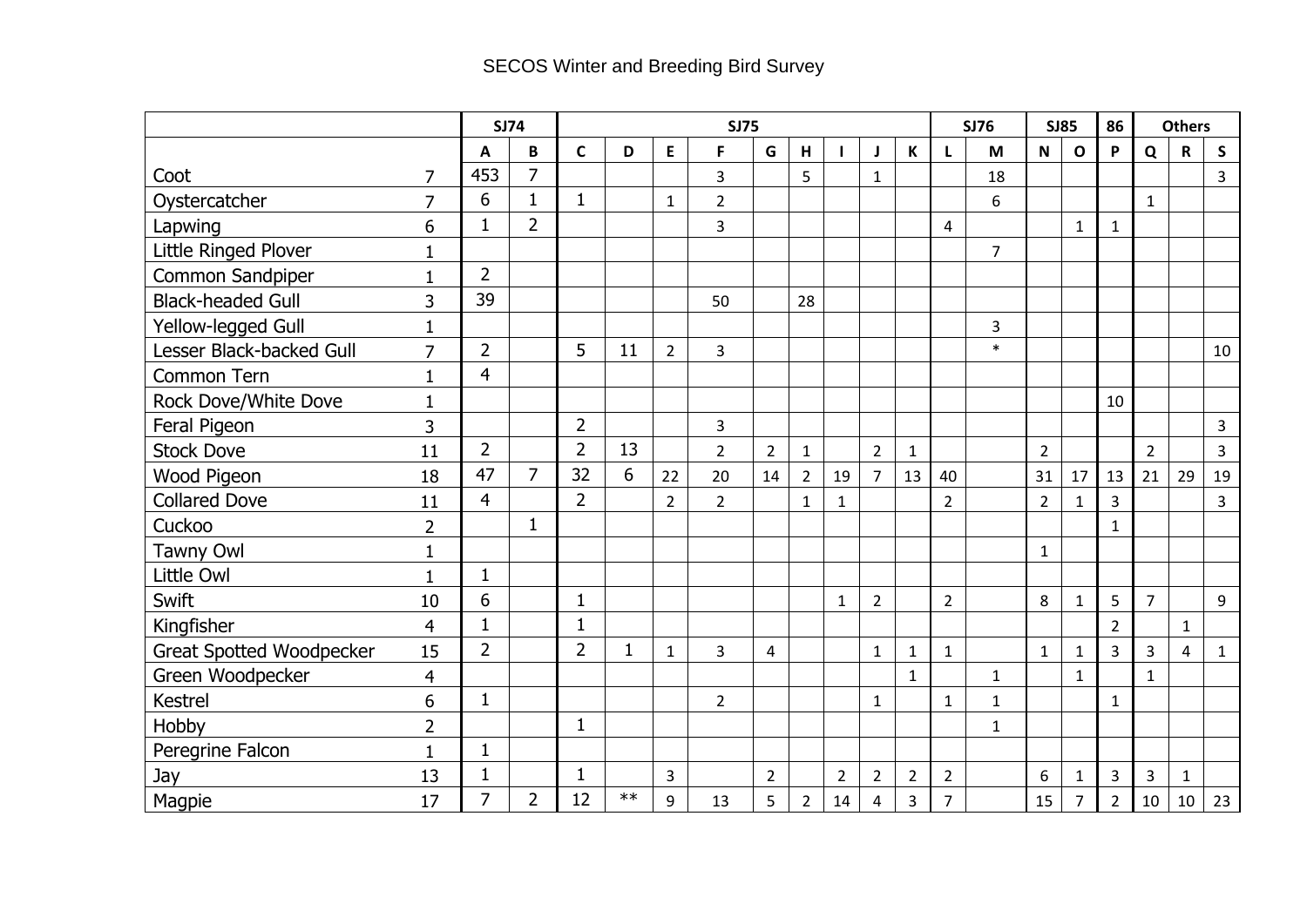|                       |                | <b>SJ74</b>    |                | <b>SJ75</b>    |                |                |                |                |              |                |                |                |                | <b>SJ76</b>  |                | <b>SJ85</b>    |                | <b>Others</b>  |                |                |
|-----------------------|----------------|----------------|----------------|----------------|----------------|----------------|----------------|----------------|--------------|----------------|----------------|----------------|----------------|--------------|----------------|----------------|----------------|----------------|----------------|----------------|
|                       |                | $\mathbf{A}$   | B              | C              | D              | E              | F              | G              | H            |                | J              | $\mathbf K$    |                | M            | $\mathsf{N}$   | O              | P              | Q              | $\mathsf{R}$   | $\mathsf{s}$   |
| <b>Jackdaw</b>        | 18             | 28             | $\overline{2}$ | $\overline{7}$ | 8              | 8              | 11             | 14             | 15           | 12             | $\overline{4}$ | $\overline{2}$ | 41             | 1700         | 6              | 8              | 3              | 33             | 18             |                |
| <b>Rook</b>           | 6              | 5              |                | $\mathbf{1}$   | 12             |                |                | 8              |              |                |                |                |                | 120          |                |                | 10             |                |                |                |
| <b>Carrion Crow</b>   | 17             | 35             | $\overline{2}$ | $\overline{7}$ |                | 12             | 57             | 11             | 18           | 9              | 5              | $\overline{2}$ | 32             |              | 11             | 9              | 90             | 19             | $\overline{3}$ | 11             |
| Raven                 | 6              | $\overline{2}$ | $\overline{2}$ |                |                |                |                |                |              |                |                |                | 4              | 5            | $\overline{2}$ |                |                |                | $\mathbf{1}$   |                |
| Coal Tit              | 11             | $\overline{2}$ | $\mathbf{1}$   |                | $\overline{2}$ |                | $\overline{2}$ | $\overline{2}$ |              |                |                | $\mathbf{1}$   |                |              | $\overline{2}$ | $\overline{2}$ | 5              | $\overline{2}$ | $\mathbf{1}$   |                |
| <b>Blue Tit</b>       | 18             | 12             | 10             | 20             | 13             | 18             | 21             | 14             | 3            | 12             | 10             | 21             | 39             |              | 26             | 28             | 24             | 39             | 23             | 15             |
| <b>Great Tit</b>      | 18             | 9              | 6              | $\overline{7}$ | 11             | 11             | 4              | $\overline{9}$ | $\mathbf{1}$ | 13             | 6              | 10             | 14             |              | 17             | 10             | 28             | 14             | 22             | 6              |
| <b>Skylark</b>        | 3              | $\mathbf{1}$   |                |                |                |                | 6              |                |              |                |                |                |                |              | $\mathbf{1}$   |                |                |                |                |                |
| <b>Sand Martin</b>    | $\overline{2}$ | 8              |                |                |                |                |                |                |              |                |                |                |                | 200          |                |                |                |                |                |                |
| Swallow               | 14             | 10             |                |                |                | 4              | 17             | $\overline{2}$ | 14           | $\overline{4}$ | $\overline{3}$ | $\mathbf{1}$   | 17             |              | 5              | 6              | 30             | 9              |                | 3              |
| <b>House Martin</b>   | 8              | 2              | $\overline{2}$ |                | 3              | $\mathbf{1}$   | ?              |                |              | 6              |                |                | $\overline{7}$ |              | 6              |                |                | $\mathbf{1}$   |                |                |
| Long-tailed Tit       | 16             | 5              | 3              | 6              |                | 12             | 6              | $\overline{4}$ |              | 4              | $\overline{3}$ | $\overline{2}$ | $\overline{3}$ |              | 5              | 4              | 6              | 32             | 4              | $\overline{7}$ |
| <b>Willow Warbler</b> | 8              |                | $\overline{4}$ | $\mathbf{1}$   |                |                | 4              |                |              |                |                |                | $\overline{2}$ | $\mathbf{1}$ | $\overline{2}$ |                | $\mathbf{1}$   | $\mathbf{1}$   |                |                |
| Chiffchaff            | 17             | $\mathbf{1}$   | $\overline{2}$ | 4              | $\overline{4}$ |                | 5              | $\mathbf{1}$   |              | $\overline{4}$ | $\overline{7}$ | 8              | 11             | 15           | 6              | $\overline{7}$ | 8              | 12             | $\overline{7}$ | 5              |
| Sedge Warbler         | $\overline{2}$ |                |                |                |                |                | 5              |                |              |                |                |                |                | $\ast$       |                |                |                |                |                |                |
| <b>Reed Warbler</b>   | $\overline{2}$ | $\overline{2}$ |                |                |                |                | 3              |                |              |                |                |                |                |              |                |                |                |                |                |                |
| Blackcap              | 19             | $\mathbf{1}$   | $\overline{4}$ | 6              | 6              | 8              | 5              | $\overline{4}$ | $\mathbf{1}$ | 3              | $\overline{7}$ | 12             | 5              | 13           | 6              | 8              | 10             | $\overline{7}$ | 3              | $\mathbf{1}$   |
| Garden Warbler        | 5              |                |                |                |                |                |                |                |              |                | $\mathbf{1}$   | $\mathbf{1}$   |                | $\mathbf{1}$ | $\mathbf{1}$   |                | $\mathbf{1}$   |                |                |                |
| Lesser Whitethroat    | $\overline{2}$ |                |                |                |                |                | $\mathbf{1}$   |                |              |                |                |                |                | $\ast$       |                |                |                |                |                |                |
| Whitethroat           | 8              |                |                | 1              | $\mathbf{1}$   |                | 4              |                |              |                | $\overline{7}$ |                | $\overline{2}$ | 4            | $\overline{2}$ |                |                | $\mathbf{1}$   |                |                |
| Goldcrest             | 14             |                | $\overline{2}$ | $\mathbf{1}$   | $\overline{2}$ | 6              | $\overline{2}$ | $\mathbf{1}$   |              | $\mathbf{1}$   |                | $\mathbf{1}$   | $\mathbf{1}$   |              | $\mathbf{1}$   | 5              | 6              | $\overline{4}$ |                | 3              |
| Wren                  | 18             | $\overline{2}$ | 5              | 16             | 13             | 11             | 21             | 22             | $\mathbf{1}$ | 13             | 15             | 16             | 9              |              | 9              | 16             | $\overline{7}$ | 20             | $\mathbf{1}$   | 8              |
| Nuthatch              | 15             | $\overline{2}$ |                | $\mathbf 1$    | 5              | $\overline{3}$ |                | 9              |              | $\mathbf{1}$   | 4              | $\mathbf{1}$   | $\overline{3}$ |              | $\overline{2}$ | 9              | 5              | 6              | 4              | 3              |
| <b>Treecreeper</b>    | 11             | $\mathbf{1}$   |                | $\mathbf 1$    | $\overline{4}$ | $\mathbf{1}$   |                | $\mathbf{1}$   |              |                |                |                | $\overline{2}$ |              | $\overline{2}$ | $\overline{2}$ | $\overline{4}$ | $\overline{2}$ | $\mathbf{1}$   |                |
| <b>Lesser Redpoll</b> | $\mathbf{1}$   |                |                |                |                |                |                |                |              |                |                |                |                |              |                |                | $\overline{2}$ |                |                |                |
| Starling              | 10             | 4              |                | 14             |                |                |                | $\mathbf{1}$   |              | 15             | $\mathbf{1}$   |                | 14             |              | 13             |                | 15             | 9              |                | 66             |

S W a B B S S p r in g 2018 - Page 26